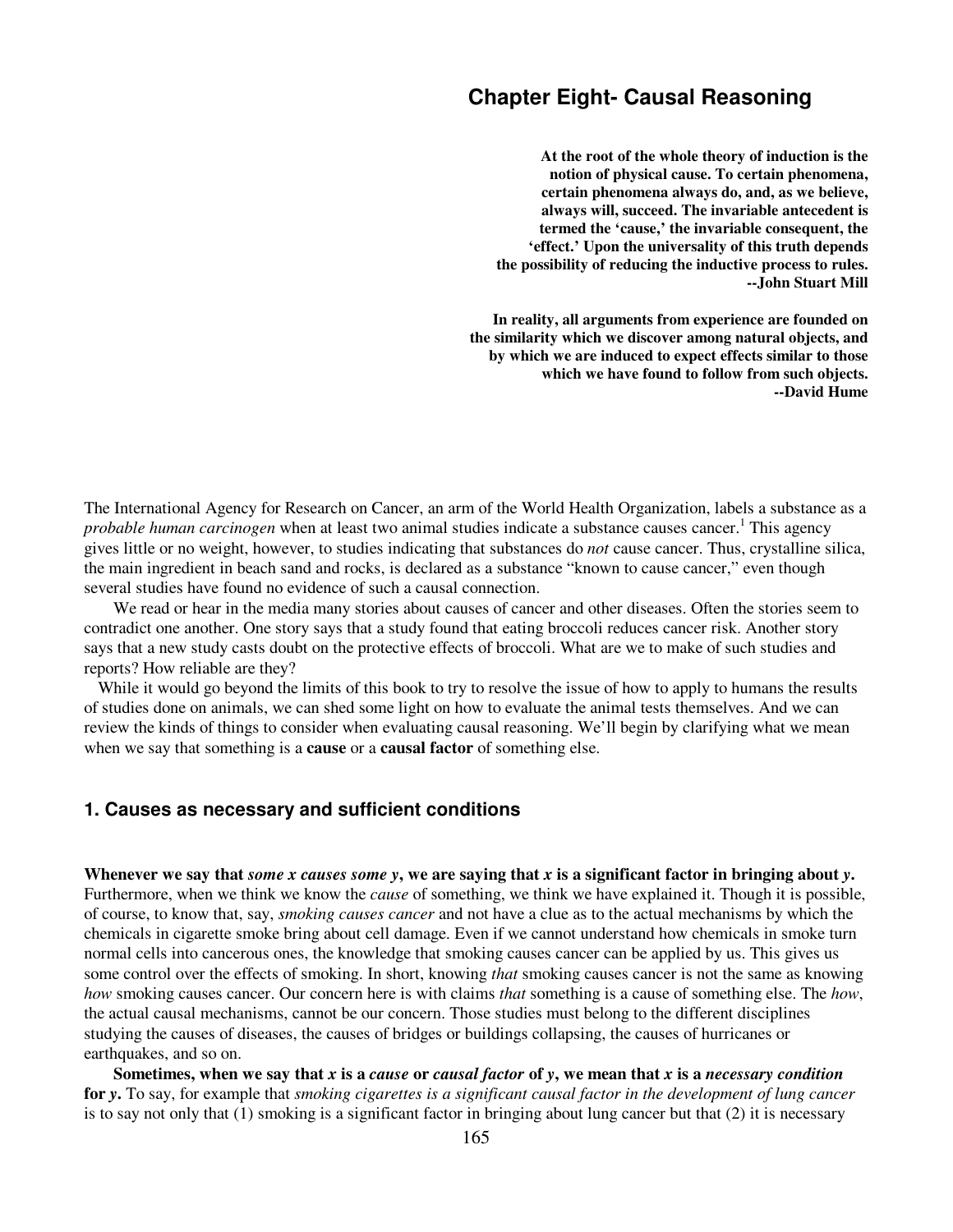for one to smoke to develop the lung cancer caused by smoking and that (3) if one does not smoke one cannot get the lung cancer caused by smoking. So, even if we don't understand *how* smoking causes cancer, we can control the effects of smoking by not smoking.

Still, we all know that even if it is true that smoking causes cancer, there are people who have smoked for many years, lived to be old, and never developed cancer. So, how could smoking cause cancer if it is possible to smoke and not develop cancer? The answer is that smoking is *not* a **sufficient condition** for cancer. Not all causal events involve causes that are sufficient conditions. For example, some viruses are *necessary*, but *not sufficient*, conditions for getting the flu. Thus, for example, if a particular type of virus had not been present in Grimes' body, Grimes would not have contracted the flu. But had Grimes' immune system been working better or had Grimes been vaccinated (had his flu shot), he would not have gotten the flu even though the virus that causes the flu would still have been present in his body.

Had the virus been a **sufficient condition** for getting the flu, then Grimes would have gotten the flu no matter how well his immune system was working and no matter whether he did or did not have his flu shot. **If a causal** factor is a sufficient condition for an effect, then that causal factor is sufficient to bring about its effect. Smoking is not a sufficient condition for cancer. So, it is possible to smoke and not develop cancer, even though smoking is a significant causal factor in the development of lung cancer.

A third sense of 'cause' is that of a condition that is **both necessary and sufficient**. For example, the spirochete *Treponema pallidum* is both a necessary and a sufficient condition for syphilis. You cannot get syphilis if the spirochete is not present, and if the spirochete is present, you have syphilis. Thus, when we say *smoking causes cancer*, *a virus causes the flu*, and *a spirochete causes syphilis*, we do not mean exactly the same thing by 'causes' in the each case.

To say x is a cause of y is to say that x is a necessary condition, a sufficient condition, or both a necessary **and** *a sufficient condition* **for bringing about** *y***.**

### **2. Causal claims: individuals and populations**

We know that there are certain patterns to the behavior of both humans and natural phenomena. Some of these patterns involve variables (aspects that can change) which are complex, numerous, and difficult to control or measure. For example, cancer and heart disease seem to be related to many factors: genetic make-up, smoking, exercise, diet, weight, stress, etc. Finding the cause or causes of heart disease is not a matter of finding a single condition or lack of a single condition. Predicting who will get cancer or heart disease is usually difficult. We can be very sure that a person subjected to high doses of certain kinds of radiation will soon develop cancer. However, most cancer predictions will have to be couched in terms of *statistical probabilities*. Thus, instead of saying that a certain smoker is likely to die because of the effects of smoking, we say that *the death rate for smokers is 1.57* times the death rate for non-smokers or that the relative death rate from lung cancer is over 10 times greater in *smokers than in non-smokers.*

It is difficult to translate a statistical probability into a specific prediction regarding any particular individual. Nevertheless, it seems clear from the data that smokers run a *greater risk* of harming their health and shortening their lives than non-smokers do. How much of a risk each individual smoker runs cannot be precisely determined. For some, the risk may be insignificant; for others, it may be enormous.

It is one thing to know that a study found that smokers died of lung cancer at a rate ten times higher than expected. In itself, this statistic does not prove that smoking is a significant causal factor in the development of lung cancer, but it supports the hypothesis that it is. But, even if smoking is a relevant and significant factor in the development of lung cancer *in general*, what does this relevance and significance mean for any given individual who now smokes but does not have lung cancer?

Determining that smoking causes lung cancer is not like establishing that if a baseball is thrown at a typical window in a typical house, the window will break. We can measure the fragility of the window and the force of the thrown object with sufficient accuracy to be able to predict which particular window will break when hit by the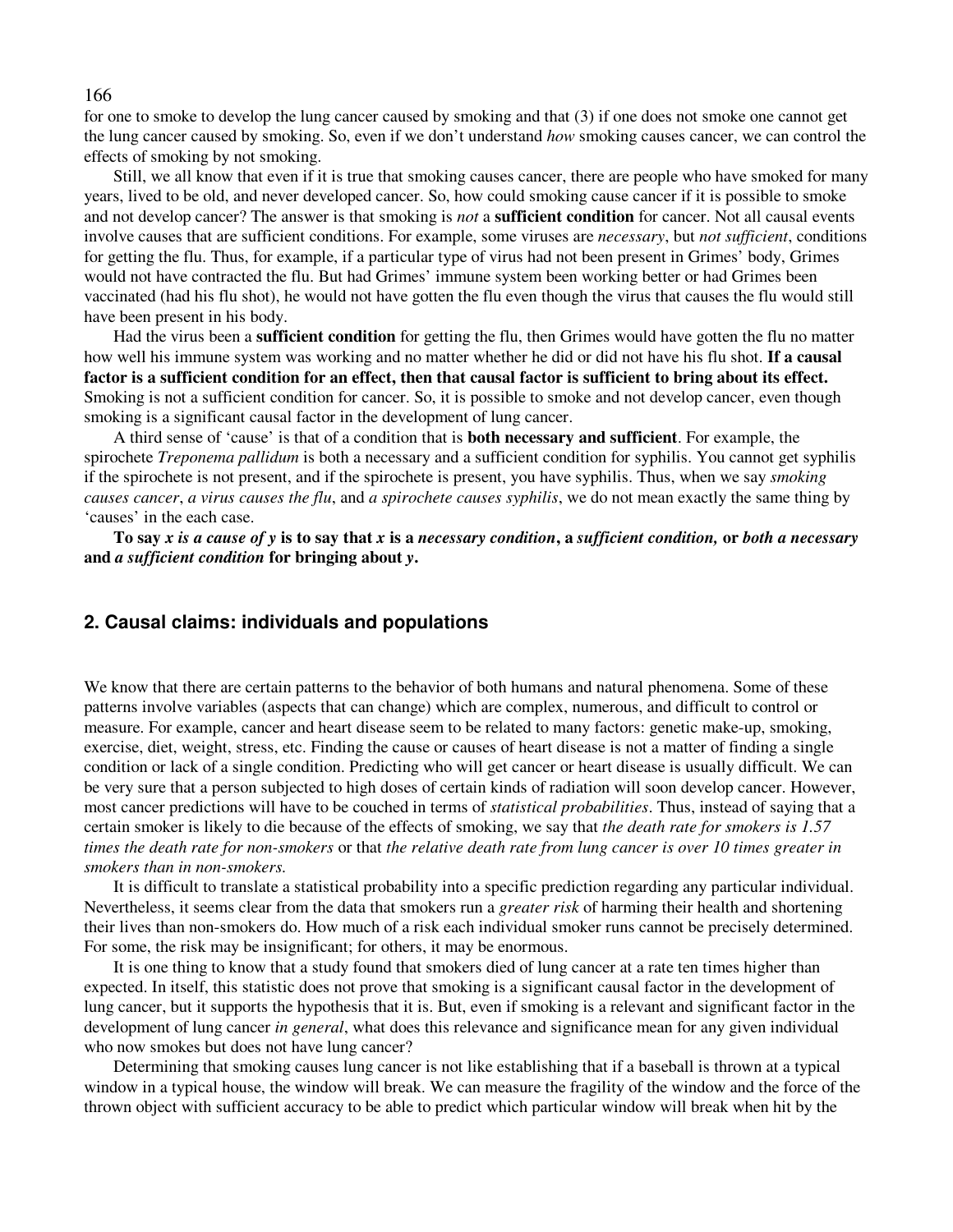thrown ball. But we cannot measure a given individual's susceptibility to lung cancer with anything near the same kind of accuracy, even though we know that if the individual smokes his or her susceptibility to lung cancer is greater than it would be if the individual did not smoke. Thus, even if we can accurately say that smoking causes lung cancer, we cannot accurately say that any given individual who smokes will contract lung cancer due to smoking. We can accurately say, however, that if one smokes, then one runs a considerably higher risk of contracting lung cancer than one would if one did not smoke.

### **3. Sequences, correlations, and causes**

**Causal relationships** are regular patterns in nature that are characterized by **sequences of events** and **correlations**. Thus, if there is a causal relationship between smoking and lung cancer, then the smoking must precede the development of lung cancer and there must be a *correlation* between smoking and lung cancer. If there is a correlation between smoking and lung cancer, then there must at least be a significant difference between the percentage of smokers with lung cancer and the percentage of non-smokers with lung cancer. A significant difference is one that is not likely due to chance.<sup>2</sup> In a later section, we will discuss methods of testing causal hypotheses. There we will explain in more detail how one establishes whether a correlation is significant.

## **4. Causal fallacies**

It is obvious that many events occur in sequences without any causal connection between them. A car passes by and a leaf falls from a nearby tree, for example. Moreover, not all correlated events are causally related. A correlation may be due to **chance** or **coincidence**. For example, correlations exist between batting averages of major league ball players and presidential election years (the averages are usually lower during election years). Correlations have been established between sex crimes and phases of the moon and between hair color and temperament. Finally, there is the story of the jungle natives who beat their drums every time there is an eclipse. It never fails—the sun always returns after the ceremony: a case of *perfect correlation but no causality*. *To conclude that one thing must* be the cause of the other solely because the two things are correlated is to commit the fallacy of false cause or *questionable cause.*

Another characteristic of causally related events is that the cause precedes the effect. However, *simply because* one event precedes another does not mean that there is a causal relationship between the two events. To reason that one thing must be the cause of the other solely because it preceded the other is to commit the **post hoc fallacy***,* a type of *false cause* reasoning. The name is taken from the Latin *post hoc ergo propter hoc* (after this, therefore because of this). Just because the pain in your wrist went away after you started wearing your new magic copper or magnetic bracelet, does not mean that the bracelet caused the pain to be relieved. Just because the patient died right after the priest gave the patient a blessing, does not mean the blessing caused the death! Just because you thought of your mother right before she telephoned, does not mean your thoughts caused her to call!

# **4.1 The regressive fallacy**

Things like stock market prices, golf scores, and chronic back pain inevitably fluctuate. Periods of low prices, low scores, and little or no pain are followed by periods of higher prices and scores, and greater pain. Likewise, periods of high prices and scores, and little pain are followed by periods of lower prices and scores, and more severe pain. This tendency to move toward the average away from extremes was called "regression" by Sir Francis Galton in a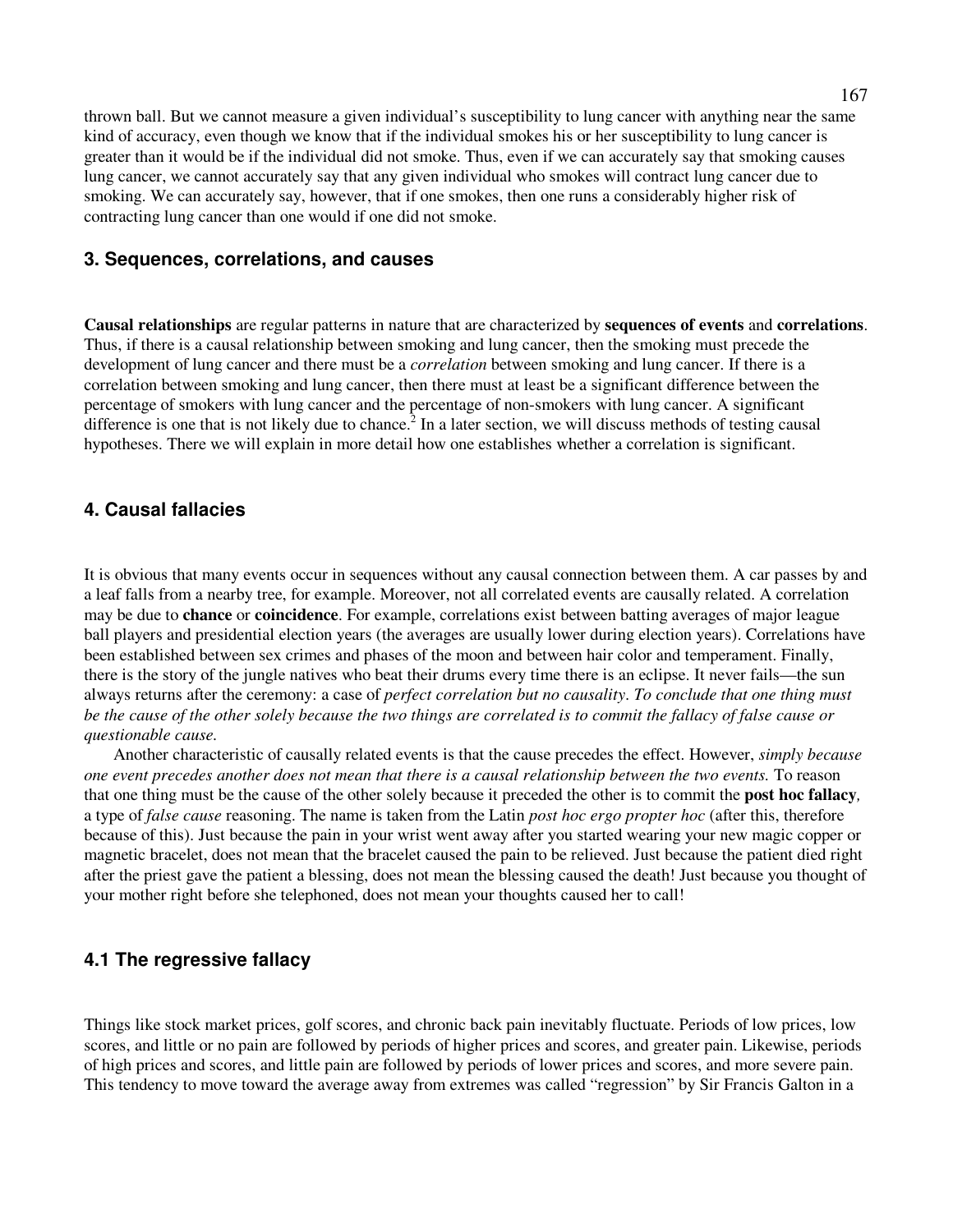study of the average heights of sons of very tall and very short parents. (The study was published in 1885 and was called "Regression Toward Mediocrity in Hereditary Stature.") He found that sons of very tall or very short parents tended to be tall or short, respectively, but not as tall or as short as their parents. To ignore these natural fluctuations and tendencies often leads to self-deception regarding their causes and to a type of post hoc fallacy. The **regressive fallacy** is the failure to take into account natural and inevitable fluctuations of things when ascribing causes to them (Gilovich 1993: 26).

For example, a professional golfer with chronic back pain or arthritis might try a copper bracelet on his wrist or magnetic insoles in his shoes. He is likely to try such gizmos when he is not playing well or is not feeling well. He notices that after using the copper or the magnets that his scores improve and his pain diminishes or leaves. He concludes that the copper bracelet or the magnetic insole is the cause. It never dawns on him that the scores and the pain are probably improving due to natural and expected fluctuations. Nor does it occur to him that he could check a record of all his golf scores before he used the gizmo and see if the same kind of pattern has occurred frequently in the past. If he takes his average score as a base, most likely he would find that after a very low score he tended to shoot a higher score in the direction of his average. Likewise, he would find that after a very high score, he tended to shoot a lower score in the direction of his average.

Many people are led to believe in the causal effectiveness of worthless remedies because of the regressive fallacy. The intensity and duration of pain from arthritis, chronic backache, gout, and the like, naturally fluctuates. A remedy such as a chiropractic spinal manipulation, acupuncture, or a magnetic belt is likely to be sought when one is at an extreme in the fluctuation. Such an extreme is naturally going to be followed by a diminishing of pain. It is easy to deceive ourselves into thinking that the remedy we sought caused our reduction in pain. It is because of the ease with which we can deceive ourselves about causality in such matters that scientists do controlled experiments to test causal claims.

# **4.2 The clustering illusion**

The clustering illusion is the intuition that random events occurring in clusters are not really random events. The illusion is due to selective thinking based on a false assumption. For example, it strikes most people as unexpected if heads comes up four times in a row during a series of coin flips. However, in a series of 20 flips, there is a 50% chance of getting four heads in a row (Gilovich). "In a random selection of twenty-three persons there is a 50 percent chance that at least two of them celebrate the same birthdate."<sup>3</sup> What are the odds of anyone dreaming of a person dying and then that person actually dying within 12 hours of the dream? A statistician has calculated that in Britain this should happen to someone every two weeks (Blackmore 2004: 301). It may seem unexpected, but the chances are better than even that a given neighborhood in California will have a statistically significant cluster of cancer cases. 4

What would be rare, unexpected, and unlikely due to chance would be to flip a coin twenty times and have each result be the alternate of the previous flip. In any series of such random flips, it is more unlikely than likely that short runs of 2, 4, 6, 8, etc., will yield what we know logically is predicted by chance. In the long run, a coin flip will yield 50% heads and 50% tails (assuming a fair flip and fair coin). But in any short run, a wide variety of probabilities are expected, including some runs that seem highly improbable.

Finding a statistically unusual number of cancers in a given neighborhood--such as six or seven times greater than the average--is not rare or unexpected. Much depends on chance and much depends on where you draw the boundaries of the neighborhood. Clusters of cancers that are seven thousand times higher than expected, such as the incidence of mesothelioma (a rare form of cancer caused by inhaling asbestos) in Karian, Turkey, are very rare and unexpected. The incidence of thyroid cancer in children near Chernobyl in the Ukraine was one hundred times higher after the disaster in 1986.<sup>5</sup> Such extreme differences as in Turkey and the Ukraine are never expected by chance.

Sometimes a subject in an ESP experiment or a dowser might be correct at a higher than chance rate. However, such results do not indicate that an event is not a chance event. In fact, such results are predictable by the laws of

#### 168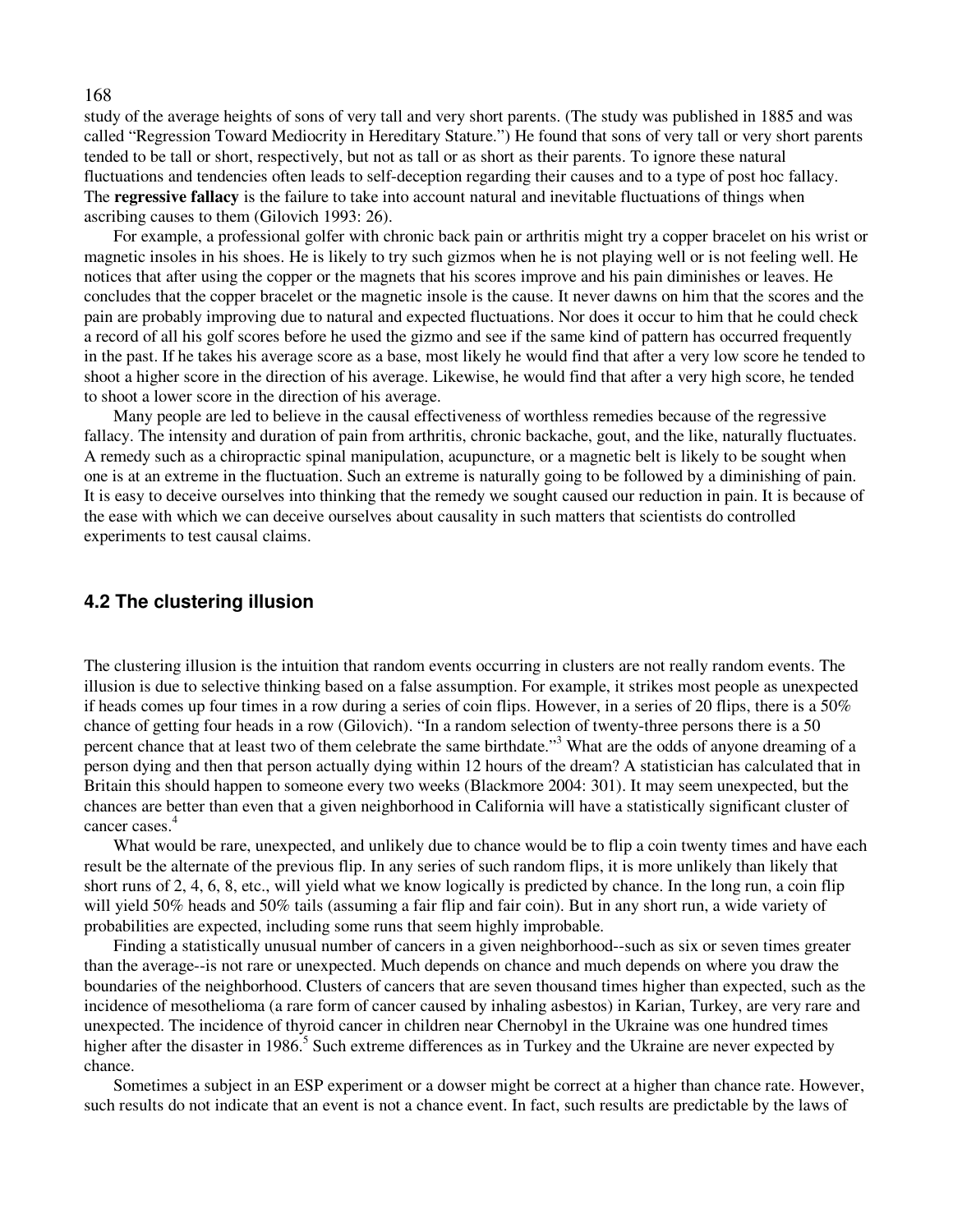chance. Rather than being signs of non-randomness, they are actually signs of randomness. ESP researchers are especially prone to take streaks of "hits" by their subjects as evidence that psychic power varies from time to time. Their use of optional starting and stopping (counting only data that supports their belief in ESP) is based on the presumption of psychic variation and an apparent ignorance of the probabilities of random events. One would expect, by the laws of chance, that occasionally a subject would guess cards or pictures (the usual test for ESP) at a greater than chance rate for a certain run. Combining the **clustering illusion** with **confirmation bias** is a formula for self-deception and delusion.

A classic study on the clustering illusion was done regarding the belief in the "hot hand" in basketball.<sup>6</sup> It is commonly believed by basketball players, coaches, and fans that players have "hot streaks" and "cold streaks." A detailed analysis was done of the Philadelphia 76ers shooters during the 1980-81 season. It failed to show that players hit or miss shots in clusters at anything other than what would be expected by chance. The researchers also analyzed free throws by the Boston Celtics over two seasons and found that when a player made his first shot, he made the second shot 75% of the time and when he missed the first shot he made the second shot 75% of the time. Basketball players do shoot in streaks, but within the bounds of chance. It is an illusion that players are 'hot' or 'cold'. When presented with this evidence, believers in the "hot hand" are likely to reject it because they "know better" from experience.

In epidemiology, the clustering illusion is known as the **Texas-sharpshooter fallacy**. The term refers to the story of the Texas sharpshooter who shoots holes in the side of a barn and then draws a bull's-eye around the bullet holes. Individual cases of disease are noted and then the boundaries are drawn.<sup>7</sup> Kahneman and Tversky called it "belief in the Law of Small Numbers" because they identified the clustering illusion with the fallacy of assuming that the pattern of a large population will be replicated in all of its subsets.<sup>8</sup> In logic, this fallacy is known as the **fallacy of division**, **assuming that the parts must be exactly like the whole. 9** For example, just because the leukemia rate for children is such that, say, six children in your city would be expected to contract the disease in a given year, there is no immediate cause for alarm if two or three times that number are diagnosed this year. Such fluctuations are expected due to chance. However, if your area consistently has several times more new cases than the national average, there could well be an environmental factor causally related to the cancers. Of course, it might also be due to the fact that there is good treatment in your area and people are moving there with their sick children because of it.

#### **4.3 Correlation and causality**

When two events (call them *x* and *y*) are significantly correlated, that does not necessarily mean that they are causally related. The correlation could be spurious and coincidental. Even if the correlation is not coincidental, it is possible that *x* causes *y* or *y* causes *x* or that *z* causes both *x* and *y*. We may find a significant correlation between the rise in sex education classes and the rise in teenage pregnancy. The classes may be stimulating the teens to experiment sexually, leading to the increase in teen pregnancies. Or, the classes may have been instituted in response to the rise in teen pregnancy. Or, it may just be a coincidence. There may be a significant correlation between hip size and grade point average among sorority sisters, but it is unlikely that either factor causes the other. Perhaps the larger sisters study more, while their thinner ones are socializing when they should be studying. Perhaps it's just coincidence. The moral is simple: Correlation does not prove causality. Yet many scientists seem to be on a quest to do nothing more than find statistically significant correlations and conclude that when they find them they have evidence of a causal connection.

Many defenders of psychic phenomena, for example, think very highly of Robert Jahn's experiments with people trying to use their minds to affect the random output of various electronic or mechanical devices. Jahn was an engineering professor until he got interested in the paranormal. The work took place at Princeton University in the Princeton Engineering Anomalies Research (PEAR) lab. In 1986, Jahn, Brenda Dunne, and Roger Nelson reported on millions of trials by 33 people over seven years of trying to use their minds to override random number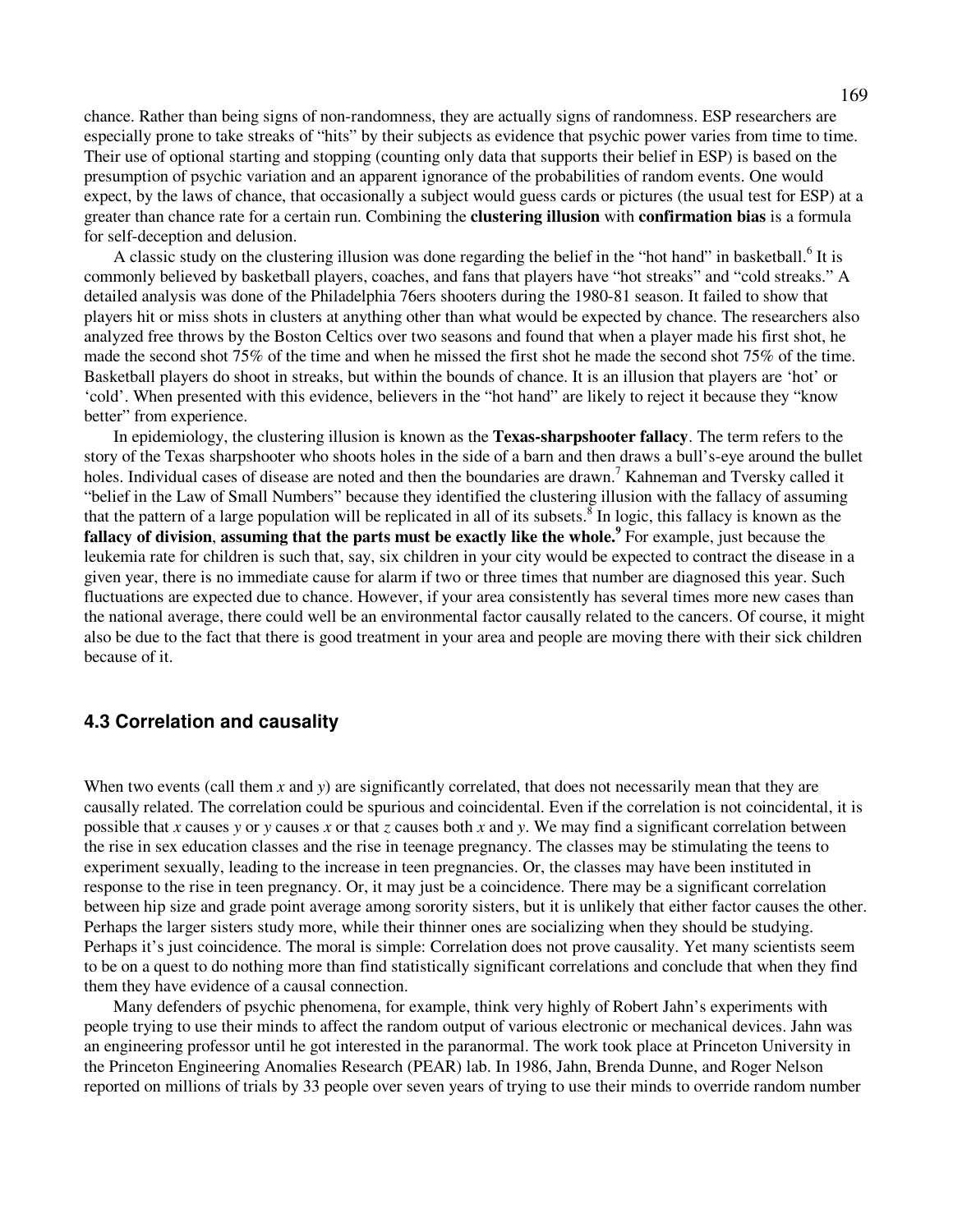generators (RNG). (Think of these devices as randomly producing one of two variables, a 0 and 1, for example. Your task is to try to will more 0s than 1s, or vice versa.) In 1987, parapsychologist Dean Radin and Nelson did a meta-analysis of the RNG experiments and found that they produced odds against chance beyond a trillion to one (Radin 1997: 140). This sounds impressive, but as Radin says "in terms of a 50% hit rate, the overall experimental effect, calculated per study, was *about* 51%, where 50% would be expected by chance" [emphasis added] (141). Similar results were found with experiments where people tried to use their minds to affect the outcome of rolls of the dice, according to Radin.

However, according to psychologist Ray Hyman, "the percentage of hits in the intended direction was only 50.02%." And one 'operator' (the term used to describe the subjects in these studies) was responsible for 23% of the total data base. His hit rate was 50.05%. Take out this operator and the hit rate becomes 50.01% (Hyman 1989: 152). This reminds us that statistical significance does not imply importance. Furthermore, Stanley Jeffers, a physicist at York University, Ontario, has repeated the Jahn experiments but with chance results (Alcock 2003: 135-152).

Based on the results of these experiments, Radin claims that "researchers have produced persuasive, consistent, replicated evidence that mental intention is associated with the behavior of …physical systems" (Radin 1997: 144). He also claims that "the experimental results are not likely due to chance, selective reporting, poor experimental design, only a few individuals, or only a few experimenters" (Radin 1997: 144). Radin is considered by many as a leading parapsychologist, yet it is difficult to see why anyone would find these correlations indicative of anything important, much less as indicative of psychic powers.

An even more problematic area of scientific research that seeks statistically significant correlations is the area of healing prayer. Several scientists have tried to prove that praying for somebody can heal them by the intercession of some spiritual force. Some have found significant correlations between prayer and healing. Some critics have accused these researchers of fraud. But my concern is that these scientists are assuming that finding a statistic that is not likely due to chance is evidence for supernatural intervention. They also don't seem to realize what it would mean if supernatural beings (SBs) could cause things to happen in the natural world. This might sound like a good thing. After all, who wouldn't like to be able to contradict the laws of nature whenever it was convenient to do so? However, if SBs could contravene the laws of nature at will, human experience and science would be impossible. We are able to experience the world only because we perceive it to be an orderly and lawful world. If SBs could intervene in nature at will, then the order and lawfulness of the world of experience and of the world that science attempts to understand would be impossible. If that order and lawfulness were impossible, then so would be the experience and understanding of it. Finally, if spirits could intervene in our world at will, none of the tests for causal claims, which we will turn to now, would even be possible.

# **5. Testing causal claims**

There are several ways we can test causal claims. Three of the most important empirical methods are (1) **the controlled experiment,** (2) **the prospective study**, and (3) **the retrospective study.**

Each of the empirical methods of testing causal claims presupposes certain *logical methods of analysis* as well. The logical methods were systematically presented by John Stuart Mill in the nineteenth century, and thus are known as *Mill's Methods*.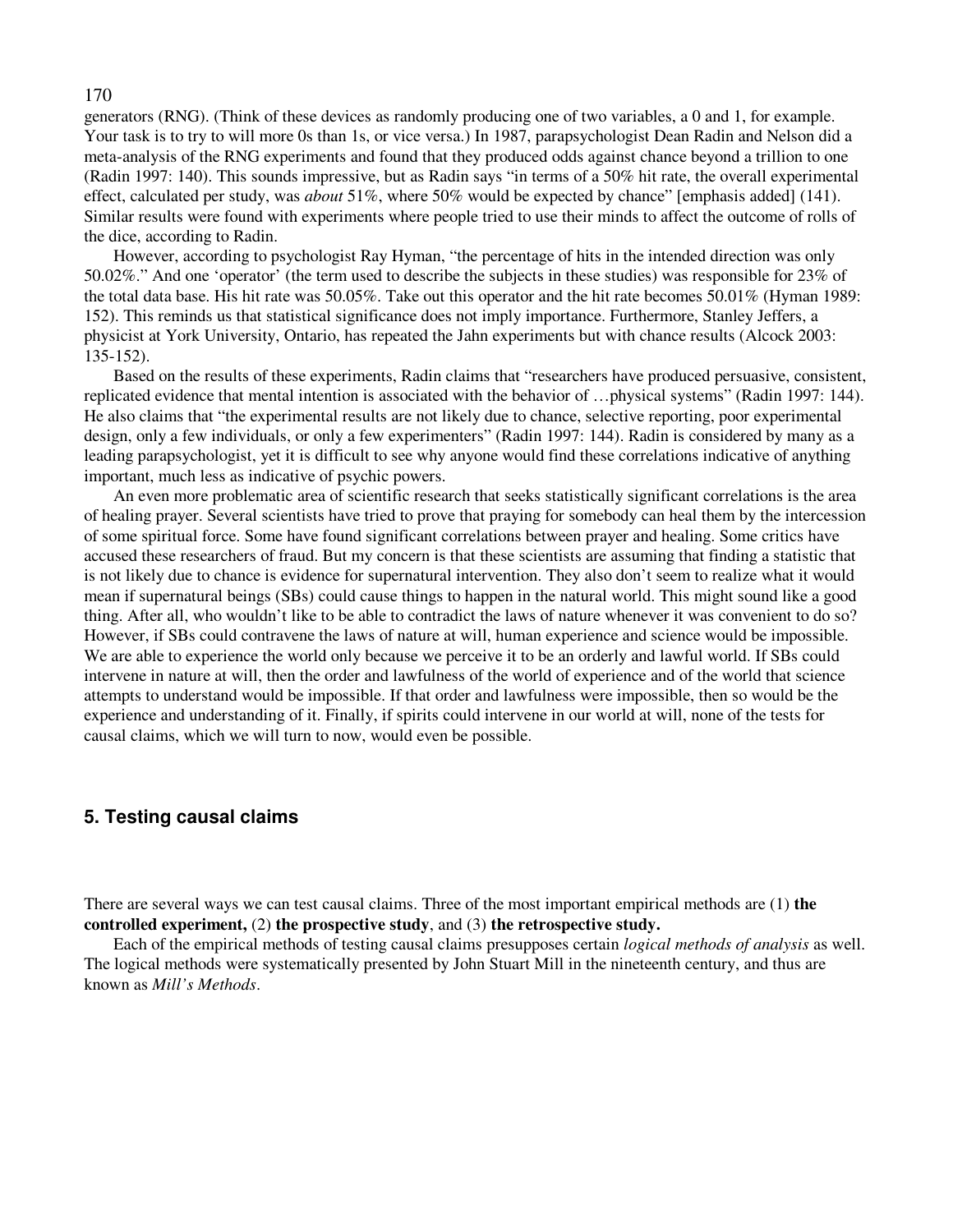#### **5.1 Mill's methods**

The first of Mill's methods is called the **method of agreement**. If six people at a dinner party get sick and the only food they all ate was the salmon, then the salmon probably caused the sickness, all else being equal. When only 'C' is shared in common by instances of 'E', then 'C' is probably the cause of 'E'. (Of course, the difficulty is in knowing that 'C' is the only thing besides 'E' that the instances have in common.)

The second method is called the **method of difference**. If two people have dinner, one having steak and the other salmon, and the one having salmon get sick, then the salmon probably caused the sickness, all else being equal. When 'E' occurs where 'C' is present but does not occur where 'C' is not present, then 'C' is probably the cause or a significant causal factor of 'E'. (Again, the difficulty is in knowing that 'C' is the only significant difference between the items.)

The third method is the **joint method of agreement and difference**. If a group of laboratory rats is randomly divided into two groups that are treated exactly alike except that one group is given a large dose of arsenic while the other is not, and all those given the arsenic die shortly thereafter, while none of those not given the arsenic die shortly thereafter, then the arsenic probably caused the deaths. When two groups differ only in 'C' and the group which has 'C' also develops 'E' but the group with no 'C' does not develop 'E', then we reason that 'C' is the cause or a significant causal factor of 'E'. (Everything here depends on knowing that everyone in one group got 'C' and no one in the other group got 'C' and that the only significant difference between the two groups is 'C'.)

A fourth method is the **method of concomitant variation**. If 'C' and 'E' are causally related there ought to be a correlation between them such that 'E' varies directly with the presence or absence of 'C'. For example, if lead causes lung cancer, then there should have been proportionately fewer cases of lung cancer as the amount of lead in the atmosphere decreased, as it did during the gasoline shortage during World War II and in the period following the removal of lead from gasoline in the U.S. Also, there should have been a proportionate increase in lung cancer as gasoline usage increased after the war.

Mill's methods are not tests of causal hypotheses but they are presupposed to some degree by the empirical tests we will now consider.

#### **5.2 Controlled experiments**

The preferred scientific way to test a causal claim is by doing a **controlled experiment***.* If, for example, we want to test the causal claim that *crystalline silica causes lung cancer*, we might (1) randomly assign mice to two groups; (2) introduce crystalline silica into one group (the **experimental group**) but not the other (the **control group**), and otherwise treat the two groups identically for a specified length of time; and then (3) determine if there is a significant difference in the lung cancer rates of the two groups. If *crystalline silica causes lung cancer*, we should observe a significantly higher incidence of lung cancer in our experimental group. A significant difference would be one that is not likely due to chance. If we found that the lung cancer rate in the experimental group was 8.4 percent and in the control group was 7.9 percent, it is possible that the 0.5 percent difference is due to chance. That is, it is possible that had we studied two groups of mice, neither of which had been given the silica, we might have gotten similar results. However, if our study results in twice as many lung cancers in the experimental group as in the control group, we would be justified in concluding that silica is probably a cause of lung cancer. Such a huge difference in groups is not likely due to chance and is probably due to the silica.

If we did not use a **control group**, we would have no way of knowing whether an 8.4 percent rate of lung cancer among the mice we gave the silica to was significant or not. For all we know, that might be a typical rate among mice in general. By having a control group, we can compare the rate of the experimental group to a group that has *not* been affected by the substance we are testing. If silica is *not* a cause of lung cancer, then we should not see a rise in lung cancer rate among mice that have ingested silica. Thus, if our study resulted in the two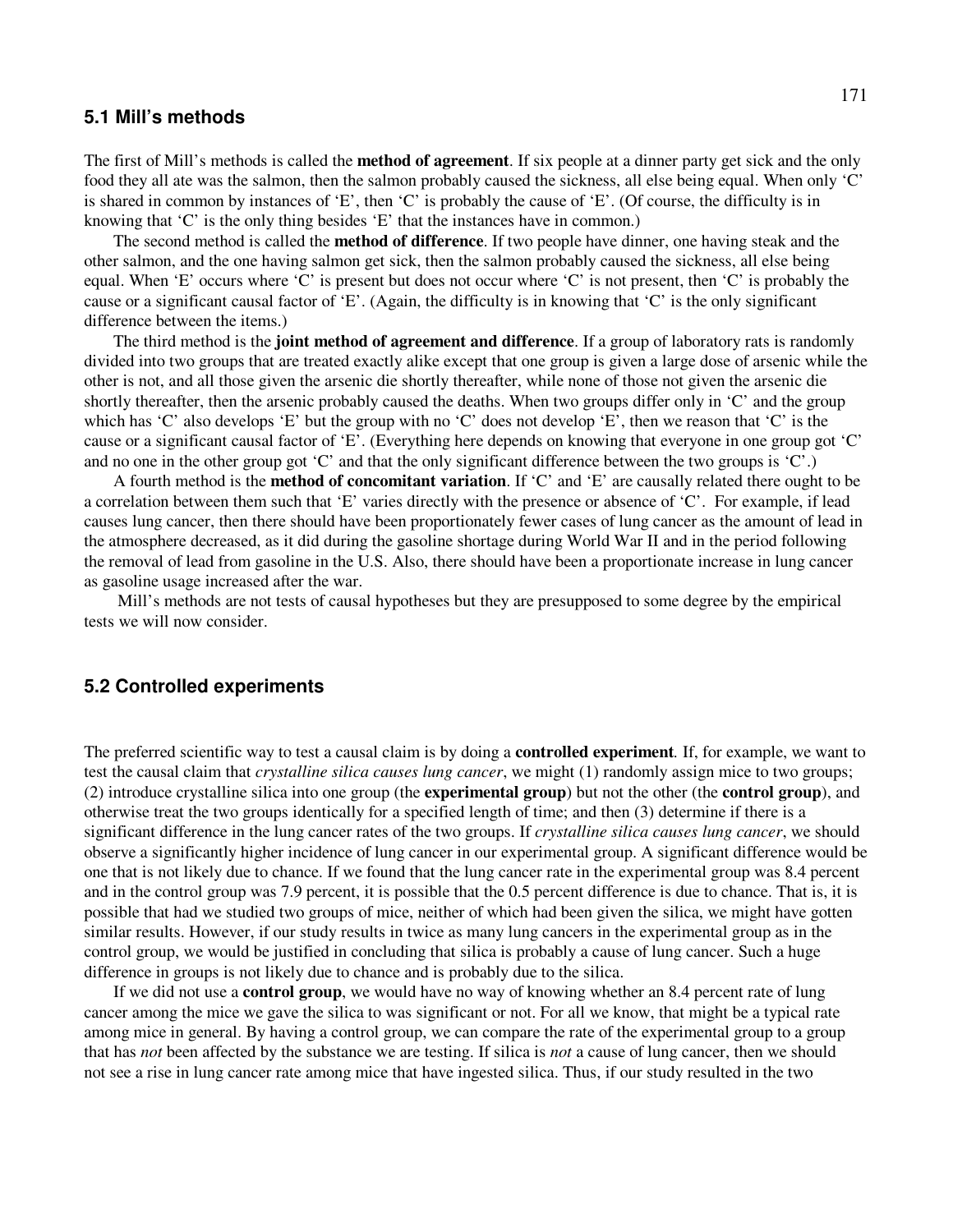groups having very similar lung cancer rates, we would be justified in concluding that silica is probably not a cause of lung cancer.

To justify thinking that a difference in effect observed between an experimental and a control group is indicative of a causal event, it is necessary that the groups be of adequate size and that the study go on long enough for the effects, if any, to reveal themselves. If the control and experimental groups are too small, we cannot be sure that any difference we observe is not due to chance. One advantage to mice studies is that the mice can be bred to be nearly identical. If the mice were not nearly identical, much larger groups of mice would have to be studied. Studies that can now be done with *hundreds* of mice would require *thousands* instead. Nevertheless, it is important that the mice be *randomly* assigned to their groups, to reduce the chances of any unknown bias entering the process.

Why study mice, you might ask? If we are interested in whether silica causes lung cancer in humans, should we be studying humans instead of mice? Yes and no. We couldn't in good conscience do a controlled experiment with humans that requires us to give the experimental group members a substance that is potentially lethal. Animal studies do introduce, however, analogical issues that must be dealt with.

## **5.2.1 Animal Studies**

Much scientific reasoning is based upon research done on animals such as rats and mice. The reasoning depends upon drawing comparisons between humans and rodents. Obviously, there are many dissimilarities between humans and rodents. There are also many physiological, anatomical, and structural similarities. As an example of the difficulty in evaluating such reasoning, we will look at some comments that were frequently heard regarding a study done on the effects of saccharin on laboratory animals.

A group of 183 laboratory rats was randomly divided into an experimental group of 94 and a control group of 89. The experimental group was fed the same diet as the control group with the exception of saccharin. Saccharin was given to 78 first-generation and 94 second-generation rats. (The rats were observed for two generations; the second-generation experimental rats were fed saccharin from the moment of conception.) The amount of saccharin given the rats varied. The maximum dose of saccharin amounted to 7 percent of the rats' diet. In the experimental group, cancers developed only in the rats given the 5 percent dose: in the first-generation, 7 male rats and 0 female rats developed bladder cancers; in the second-generation 12 males and 2 females developed bladder cancers. In the control group, only one rat—a first-generation male—developed bladder cancer. The differences are not likely due to chance and indicate a causal relationship between saccharin and bladder cancer in rats.<sup>10</sup>

Many well-informed scientists concluded from this study that saccharin probably causes cancer in humans. Some non-scientists criticized the study because they believed that since the quantity of saccharin given to the rats (about 7 percent of their daily diet) was the equivalent of the amount of saccharin in about 800 12-ounce cans of diet soda, the study had little relevance for humans. These critics felt that the *quantity* of saccharin given the rats was obviously *relevant* to whether or not it would cause cancer in humans. They thought that since the amount humans are likely to ingest was significantly different, it invalidated any conclusion regarding the carcinogenic effect of saccharin on humans. On the surface, the critics appear to be quite reasonable. A bit of critical thinking, however, reveals that the critics were not thinking very critically. It might turn out to be correct that giving high doses of substances to animals is not a very good way to determine the potential carcinogenic effects of those substances on humans. However, this cannot be known a priori or intuitively; it can only be discovered empirically.

A critical thinker knows that in areas outside of his or her own area of expertise, authorities or experts in those fields must be consulted and trusted beyond non-experts, provided that the area of the field of expertise at issue is not controversial among the experts themselves. The field of cancer research is well established, and there are things known by these researchers that may not be understood by the public. In any case, before assuming that the quantity of saccharin given the rats invalidates the study, a critical thinker would investigate the issue. A little research would reveal that at the time the saccharin studies were done most researchers agreed that anything that had been found to cause cancer seemed to cause it without regard to the quantity of the carcinogen. Quantity seemed only to affect the *speed* of the development of cancer. Giving high doses allowed researchers to discover potential carcinogens much more quickly and with much smaller samples than would otherwise be needed. Instead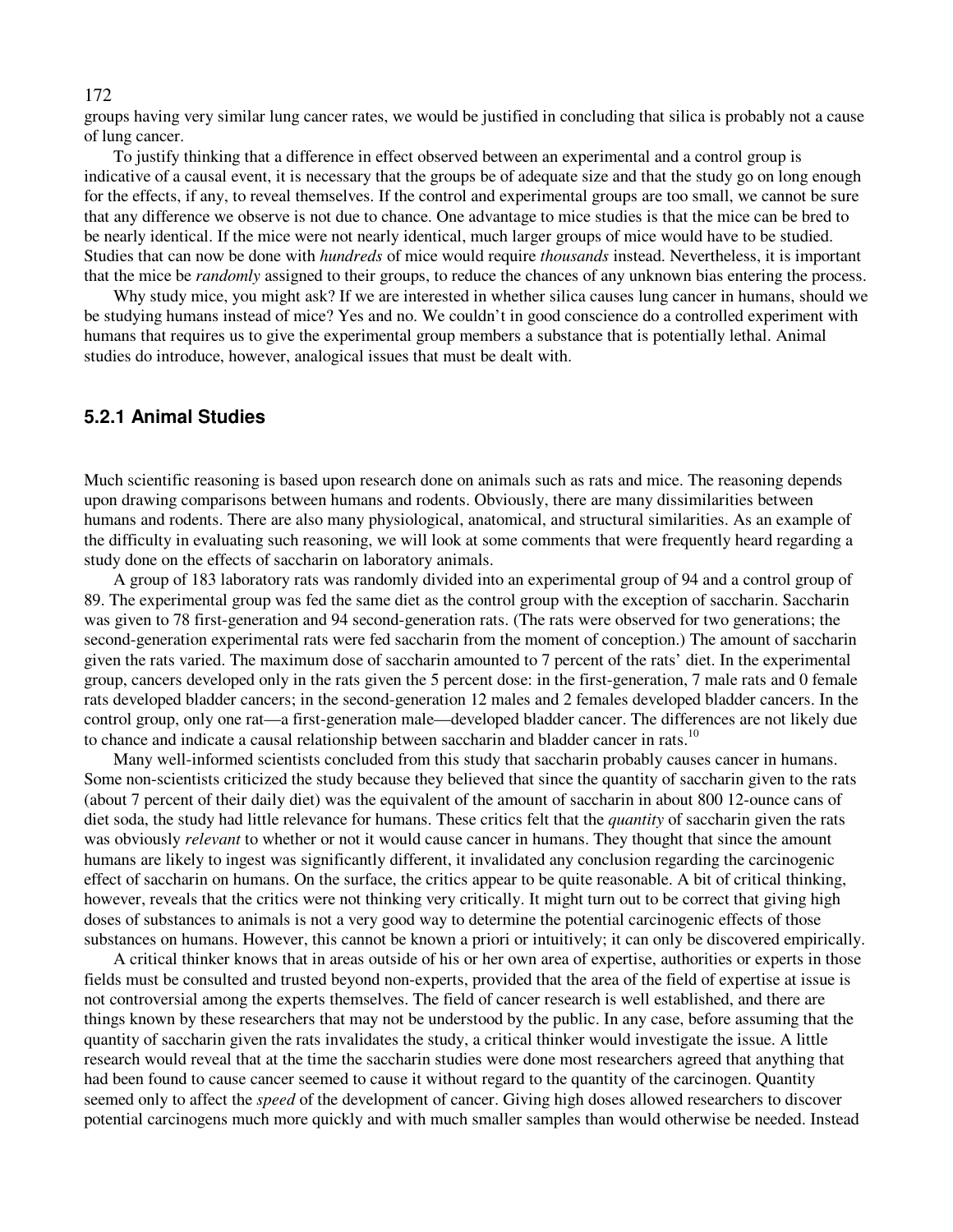of a few hundred mice studied for a short period, the saccharin study would have gone on for years and would have required about 85,000 mice at dosages close to normal human exposure.<sup>11</sup> Scientists give large doses of suspected carcinogens to speed up and streamline their studies, not because they are ignorant as to what a relevant dosage would be. Most cancer researchers, in other words, did not believe that the massive doses given rodents invalidated their studies.

On the other hand, a little research on why scientists use large doses would also have revealed that there is some controversy in this area. Not all researchers agree with the practice of giving massive doses of chemicals to the animals. For example, Bruce Ames, a professor of molecular and cell biology at the University of California at Berkeley, and Lois Gold, a cancer researcher at Lawrence Berkeley Laboratory, think that many chemicals described as hazardous may actually be harmless at normal human exposures.<sup>12</sup> However, even though Ames and Gold think that the method of giving massive doses of substances to mice is bankrupt, they do *not* claim either that the analogy between mice and humans is a bad one or that common sense tells them that the quantity of dosage makes the analogy irrelevant. Rather, they base their conclusion on recent evidence that they believe shows that "tumors are induced by the high doses themselves, because they tend to stimulate chronic cell division."

A 1992 report by the National Institute of Environmental Health Sciences, the branch of the National Institute of Health that directs animal studies, states that many of the assumptions driving rat and mouse research "do not appear to be valid."<sup>13</sup> The report claims that the practice of giving rodents the maximum dosages they can tolerate (M.T.D.) produces about two-thirds "false positives." "In other words, two-thirds of the substances that proved to be cancerous in the animal tests would present no cancer danger to humans at normal doses."<sup>14</sup> In addition, there is also evidence that some substances that are *not* carcinogenic in animal studies nevertheless cause cancer in humans, e.g., arsenic.

A new research method, based on an *analogy* between animal cells and human cells, looks promising. However, it is "costly and time consuming," according to Dr. Robert Maronpot, who has used the method in a study of oxazepam, a direct chemical relative of Valium, one of the most-often prescribed drugs in America. The method involves examining frozen DNA sections from animals given varying dosages of substances. Dr. Maronpot found that the rats and mice in M.T.D. studies develop cancer because of the high doses of oxazepam. "Oxazepam would not be a problem even for a mouse at normal human dosage levels," he said.

What this means is not that animal studies are irrelevant for drawing conclusions about humans. Nor does it mean that massive doses of substances should *never* be given in animal studies. It does seem to indicate, however, that reliance on statistics in animal studies to establish probabilities of cancer-causing substances will be diminished.<sup>15</sup>

### **5.2.3 Control Groups**

Comparing experimental to control groups is useful for discovering causal connections only if the two groups are alike in all relevant respects except for the characteristic being tested. For example, it would be irrelevant to compare a group of smokers to a group of non-smokers in order to study the effects of smoking on a person's health if the smokers are sedentary, overweight, under extreme stress, eat vast quantities of fried foods, are alcoholics and have family histories of heart disease, while the non-smokers are active, of average or below average weight, lead calm lives, eat healthful foods, drink alcoholic beverages in moderation and do not have family histories of heart disease. The differences between the two groups would make the comparison irrelevant; for, any of the differences in weight, activity, health history, and the like, could account for the differences in health between the two groups. In short, all potentially relevant causal factors should be identical between the experimental and control groups *except for the factor being tested.*

Likewise, our controlled experiment to test the claim that silica causes lung cancer would have been invalidated if the two groups of mice were significantly different to begin with. For example, the experiment would be invalid if one group consisted of mice bred to be clones and to be used for scientific experimentation, while the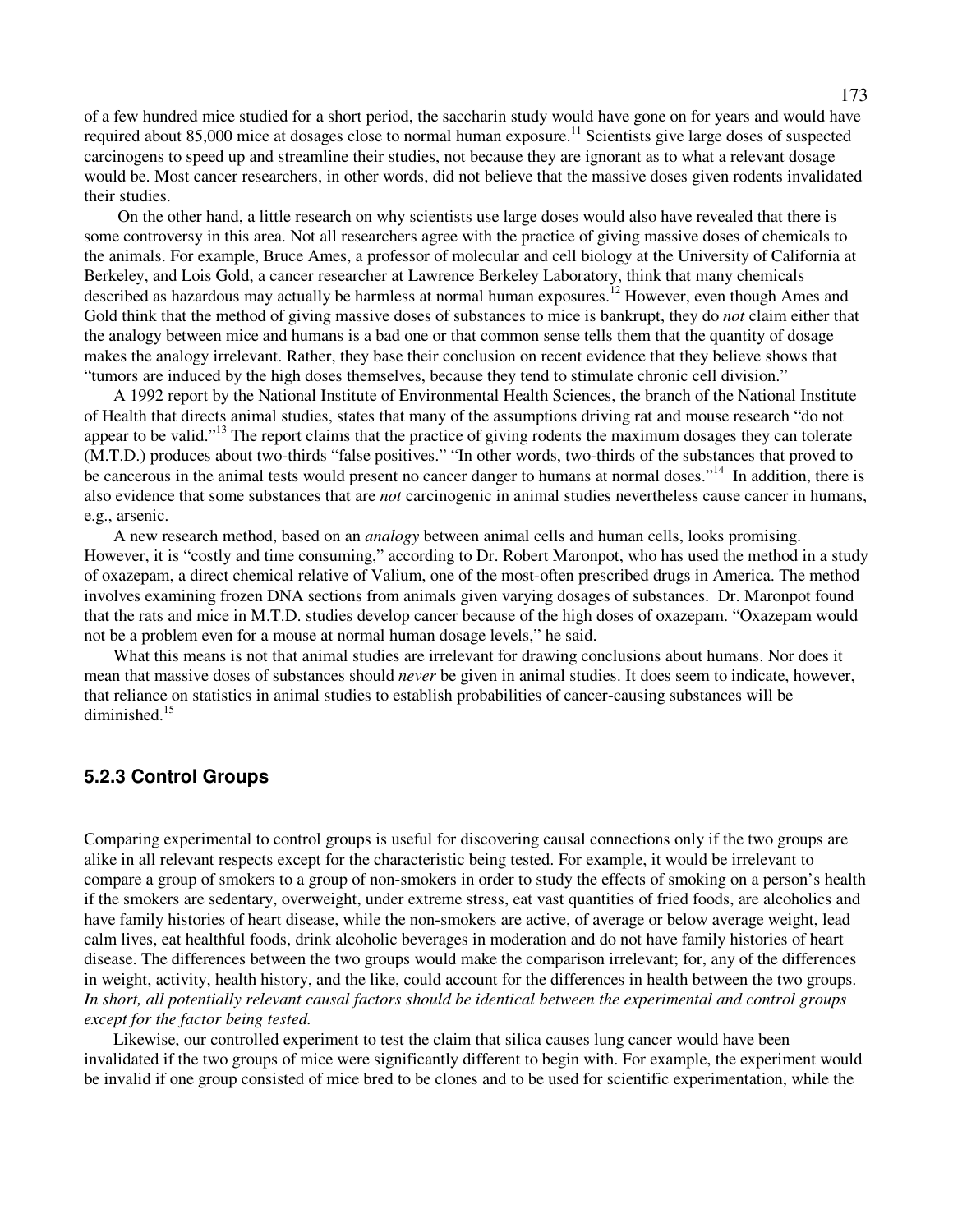other group consisted of field mice. Any significant difference in lung cancer rates we might observe between the two groups might be due to significant differences they had before the experiment began.

How can one tell whether one has controlled for all potential causal factors except the one we are testing? You cannot, at least not with absolute certainty. There is always the possibility that you have overlooked something, or are ignorant of the real cause of the effect being studied. Again, it requires *background knowledge* in order to be able to judge competently what is or is not potentially relevant in a given situation. Moreover, there is always some possibility of error. Hence, as with all inductive reasoning, conclusions regarding causes must be stated as being to some degree *probable*.

On the other hand, if one were not to use a control group, one could not know that any effect observed was due to the suspected cause. For example, you might think a particular acne medication is a miracle worker at getting rid of pimples because you put it on for a week and your blemishes went away. However, if you had done nothing at all, your blemishes might have gone away. On the other hand, perhaps you also did something else that week (e.g., gave your face a nightly ice bath), which was actually the cause of the blemish reduction. However, if you put the acne medication on one side of your face but not the other and treat both sides of your face equally during the week, then if there is a difference in effect, it is probably due to the medication. Without a control, you cannot be sure what caused the effect.

# **5.2.4 Controlled studies with humans**

One of the benefits of working with animals is that one doesn't have to worry about their beliefs or demeanors affecting the outcome of the study. The beliefs and demeanors of humans, both researchers and subjects in experiments, can affect the outcome of a controlled study.

Robert Rosenthal has found that even slight differences in instructions given to control and experimental groups can affect the outcome of an experiment. Different vocal intonations, subtle gestures, even slight changes in posture, might influence the subjects.

The **experimenter effect** is the term used to describe any of a number of subtle cues or signals from an experimenter that affect the performance or response of subjects in an experiment. The cues may be unconscious nonverbal cues, such as muscular tension or gestures. They may be vocal cues, such as tone of voice. Research has demonstrated that the expectations and biases of an experimenter can be communicated to experimental subjects in subtle, unintentional ways, and that these cues can significantly affect the outcome of the experiment (Rosenthal 1998).

Many researchers have found evidence that people in experiments who are given inert substances (**placebos**) often respond as if they have been given an active substance (the **placebo effect**). The placebo effect may explain, in part, why therapies such as homeopathy, which repeatedly fail controlled testing, have many satisfied customers nonetheless (Carroll 2003: 293).

Double-blind experiments can reduce experimenter and placebo effects. In a **double-blind** experiment, neither the subjects of the experiment nor the persons administering the experiment know certain important aspects of the experiment. For example, an experimenter who works for a drug company that is trying to produce a new drug for depression would be wise to have another experimenter randomize the participants into the group getting the new drug and the group getting a placebo. The subjects should not be told what group they are in; their expectations might affect the outcome. The experimenter who does the randomization should keep to himself any information regarding who is in which group and should not be the one to distribute the pills/placebos to the subjects. The one who hands out the pills/placebos and keeps records of who gets which should not be the one who records the effects on the participants. In this way, any bias on the part of the experimenters is minimized. Only after the experiment is concluded should the members of the groups be unblinded. There should be an exception, of course, if something bizarre began happening, such as several patients dying of heart attacks. In such cases, the experiment might be halted and the participants unblinded to examine the possibility that the new drug might be killing people (Carroll: skepdic.com/experimentereffect.html).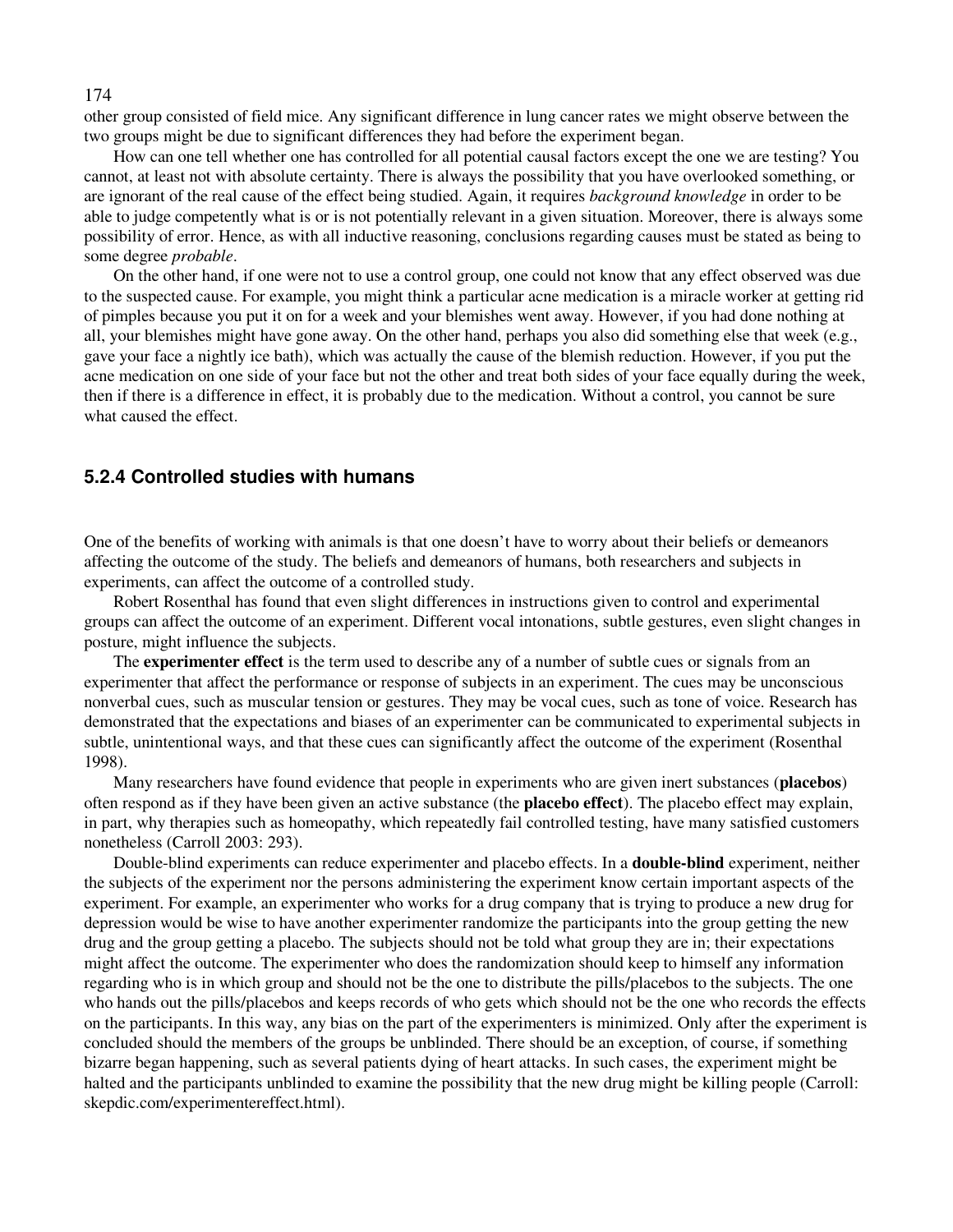The experimenter effect may explain why many experiments can be conducted successfully only by one person or one group of persons, while others repeatedly fail in their attempts to replicate the results. Of course, there are other reasons why studies cannot be replicated. The original experimenter may have committed errors in design, controls, or calculations. He may be deceived himself about his ability to avoid being deceived. Or he may have committed fraud. While the experimenter effect does not discriminate among sciences, parapsychologists maintain that their science is especially characterized by the ability of believers in psi (ESP and psychokinesis) to get positive results, while skeptics get negative results. Many parapsychologists also believe that subjects in their cardguessing experiments who believe in psi produce above chance results, while those who are skeptics produce below chance results (the **sheep-goat effect**). Skeptics note that in any card-guessing experiment there should be some who score above chance and some who score below. What is not expected is that one person should consistently and repeatedly score significantly above chance. Some parapsychologists who have subjects that seem to perform psychic tasks such as bending metal with their minds or guessing correctly 20 out of 25 cards whose faces they can't see have found that when they institute tighter controls on their subjects, the subjects lose their ability to perform. Rather than admit that the apparent success of psychic ability was due to poor controls, these scientists claim that psi diminishes with increased testing (the **decline effect**) or that psi only works when the experimenter shows absolute trust in the subject. Having rigorous controls to avoid cheating or sensory leakage (unconscious and inadvertent communication between the subject and others) shows distrust, they argue, and destroys psychic ability. Skeptics think these are **ad hoc hypotheses**; that is, claims created to explain away facts that seem to refute their belief in psi.

### **5.2.5 Replication**

Since there are so many variables that can affect the outcome of a controlled study, it is important that we not put too much faith in a single study. If we or others are unable to replicate the results of a controlled study, it is likely that the results of our study were spurious. If, on the other hand, our results can be replicated by ourselves and by others, that is an indication that the results were not spurious, but genuine. However, if the original study design was flawed in some way or our control protocols were not adequate, then replication is meaningless. For example, when Fleischmann and Pons announced that they had successfully produced cold fusion, they were greeted with both skepticism and with attempts by others to duplicate their experiments. (This was difficult, since they didn't publish all the details of their experiment.) Even when others seemed to duplicate the results of their experiments, many remained skeptical. Further inquiry determined that the results that seemed so promising were due to faulty equipment and measurements, not cold fusion.

One of the traits of a cogent argument is that the evidence be sufficient to warrant accepting the conclusion. In causal arguments, this generally requires—among other things—that a finding of a significant correlation between two variables, such as magnets and pain, be reproducible. Replication of a significant correlation usually indicates that the finding was not a fluke or due to methodological error. Yet, the news media and research centers often create the illusion of importance of single studies. For example, the *University of Virginia News* published a story about a study done on magnet therapy to reduce fibromyalgia pain. The study, conducted by University of Virginia (UV) researchers, was published in the *Journal of Alternative and Complementary Medicine*, which asserts that it "includes observational and analytical reports on treatments outside the realm of allopathic medicine...."

The only people who refer to conventional medicine as *allopathic* are opponents of conventional medicine. So, they may not be the most objective folks in the world when it comes to evaluating anything "alternative." Be that as it may, the study must stand or fall on its own merits, not on the biases of those who publish it. Furthermore, the study must be distinguished from the press release put out by UV. The headline of the UV article states that Magnet Therapy Shows Limited Potential for Pain Relief. The first paragraph states that "the results of the study were inconclusive." Even so, the researchers claimed that magnet therapy reduced fibromyalgia pain intensity enough in one group of study participants to be "clinically meaningful." (Perhaps UV considers 'limited potential' as the middle ground between 'inconclusive' and 'clinically meaningful.')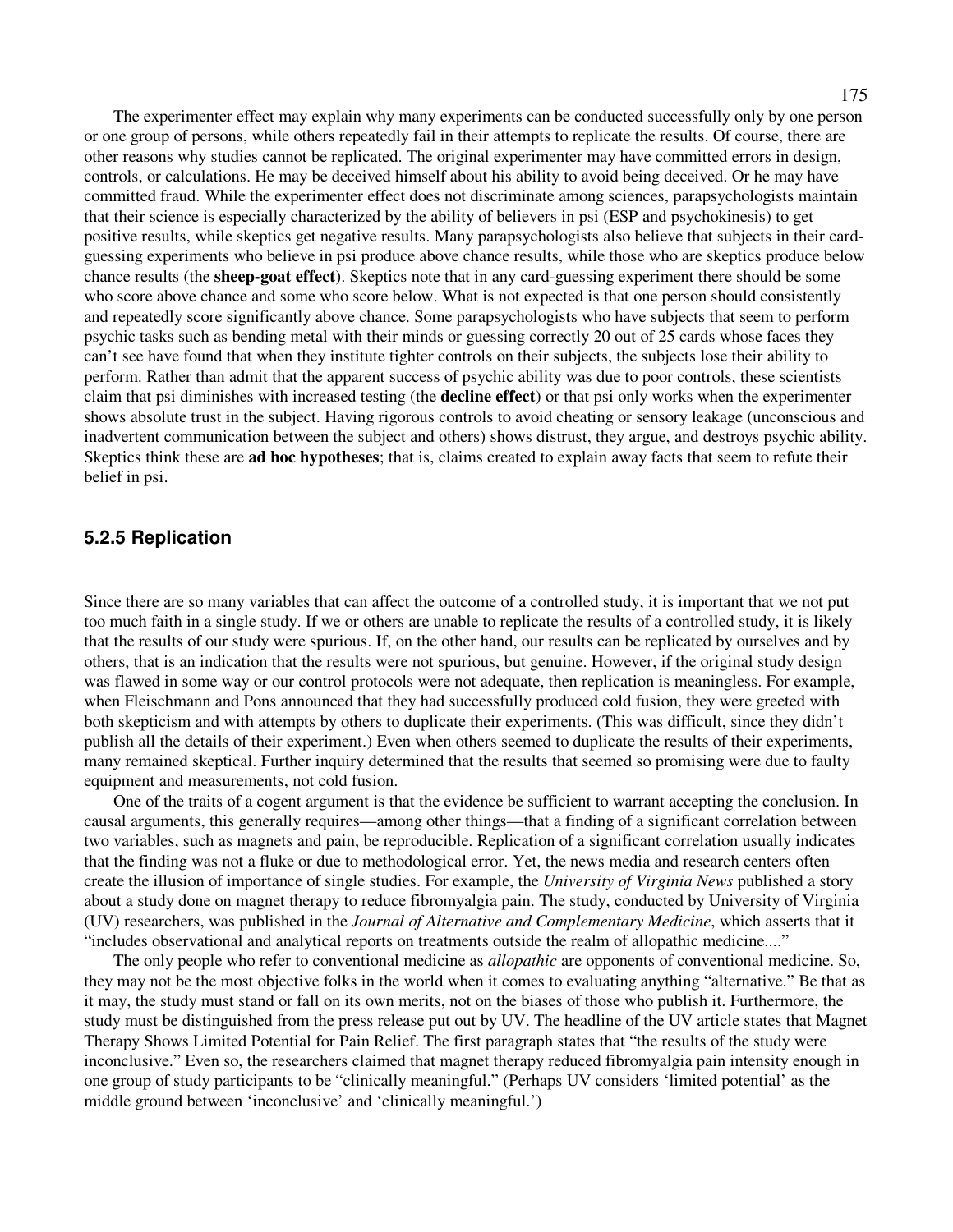The UV study involved 94 fibromyalgia patients who were randomly assigned to one of four groups. One control group "received sham pads containing magnets that had been demagnetized through heat processing" and the other got nothing special. One treatment group got "whole-body exposure to a low, uniformly static magnetic field of negative polarity. The other...[got]...a low static magnetic field that varied spatially and in polarity. The subjects were treated and tracked for six months."

"Three measures of pain were used: functional status reported by study participants on a standardized fibromyalgia questionnaire used nationwide, number of tender points on the body, and pain intensity ratings." One of the investigators, Ann Gill Taylor, R.N., Ed.D. stated: "When we compared the groups, we did not find significant statistical differences in most of the outcome measures." Taylor is a professor of nursing and director of the Center for Study of Complementary and Alternative Therapies at UV. "However, we did find a statistically significant difference in pain intensity reduction for one of the active magnet pad groups," said Taylor. The article doesn't mention how many outcome measures were used.

The study's principal investigator was Dr. Alan P. Alfano, assistant professor of physical medicine and rehabilitation and medical director of the UV HealthSouth Rehabilitation Hospital. Alfano claimed that "Finding any positive results in the groups using the magnets was surprising, given how little we know about how magnets work to reduce pain." Frankly, I find it surprising that Alfano finds that surprising, since it is unlikely he would have conducted the study if he didn't think there might be some pain relief benefit to using magnets. His statement assumes they work to reduce pain and the task is to figure out how. Alfano is also quoted as saying that "The results tell us maybe this therapy works, and that maybe more research is justified. You can't draw final conclusions from only one study." This last claim is absolutely correct. His double use of the weasel word 'maybe' indicates that he realizes that one shouldn't even make the claim that more research ought to be done based on the results of one study, especially if the results aren't that impressive.

Not knowing how many outcome measures the researchers used makes it difficult to assess the significance of finding one or two outcomes that look promising. Given all the variables that go into pain and measuring pain, and the variations in the individuals suffering pain (even those diagnosed as having the same disorder), it should be expected that if you measure enough outcomes you are going to find something statistically significant. Whether that's meaningful or not is another issue. A competent researcher would not want to make any strong causal claims about magnets and pain on the basis of finding one or two statistically significant outcomes in a study that found that most outcomes showed nothing significant.

But even if most of the outcomes had been statistically significant in this study of 94 patients, that still would not amount to strong scientific evidence in support of magnet therapy. The experiment would need to be replicated. Given the variables mentioned above, it would not be surprising if this study were replicated but found different outcomes statistically significant. Several studies might find several different outcomes statistically significant and some researcher might then do a **meta-study** (a study that combines the data of several studies and treats them as if they were part of one study) and claim that when one takes all the small studies together one gets one large study with very significant results. Actually, what you would get is one misleading study.

If other researchers repeat the UV study, looking only at the outcome that was statistically significant in the original study, and they duplicate the results of the UV study, then we should conclude that this looks promising. But one replication shouldn't seal the deal on the causal connection between magnets and pain relief. One lab might duplicate another lab's results but both might using faulty equipment manufactured by the same company. Or both might be using the same faulty subjective measures to evaluate their data. Several studies that showed nothing significant for magnets and pain might be followed by several that find significant results, even if all the studies are methodologically sound. Why? Because you are dealing with human beings, very complex organisms who won't necessarily react the same way to the same treatment. Even the same person won't necessarily react the same way to the same treatment at different times.

So, a single study on something like magnets and pain relief should rarely be taken by anybody as significant scientific evidence of a causal connection between the two. Likewise, a single study of this issue that finds nothing significant should not be taken as proof that magnets are useless. However, when dozens of studies find little support that magnets are effective in warding off pain, then it seems reasonable to conclude that there is no good reason to believe in magnet therapy (Carroll 2003: 209).

#### 176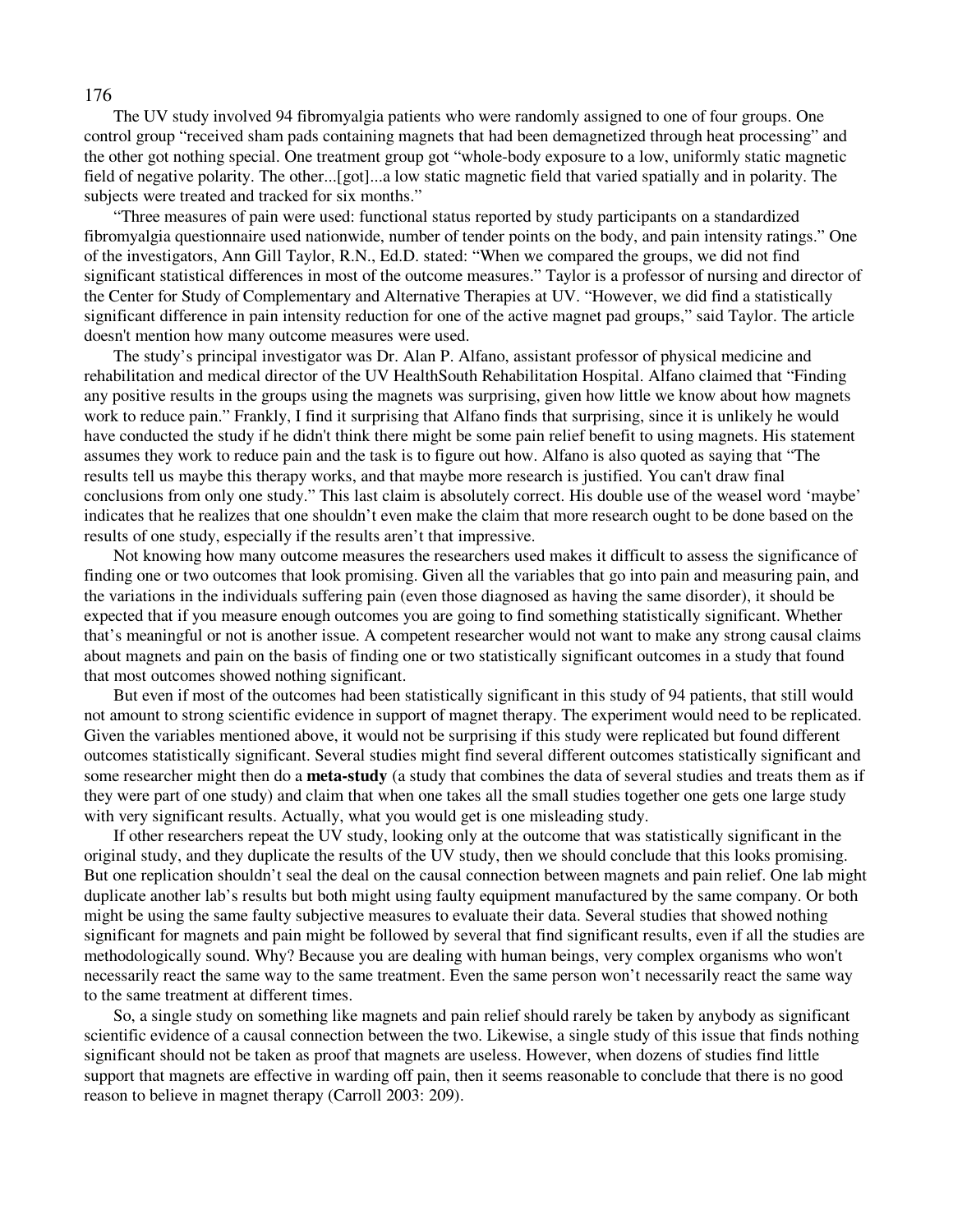### **5.3 Prospective studies**

Another way to test the causal claim that *crystalline silica causes lung cancer* would be to study a large random sample of humans. Divide the sample into two groups: those who have been exposed to significant amounts of silica and those who have not. Compare the lung cancer rates of the two groups over time. If *crystalline silica causes lung cancer*, we should find that the lung cancer rate is significantly higher in the exposed group.

This type of study is called a **prospective study,** and it can only be done to test a substance that is already present in the population. Thus, we could not do a prospective study on a new drug or chemical. Only substances that have been present in an environment long enough to have an effect can be tested by the prospective method.

One drawback to the prospective study is that there is no control over potentially relevant causal factors other than the one being tested. For example, we already know that smoking, coal dust, and environmental pollution are significant causal factors in lung cancer. In a controlled experiment, one has the advantage of being able to systematically control for such factors, called **X-factors**, which might be causing the effect being studied. We make sure that our control and experimental groups are alike in lifestyle, age, family health history, weight, etc. However, in a prospective study, our sample is chosen at random. Thus, it is possible that we could get a disproportionate number of smokers in the group that has ingested silica. If so, any difference in lung cancer rates between that group and the one which has not ingested silica might be due to smoking, not silica. However, this drawback can be mitigated by using a very large random sample. In a very large random sample, potential causal factors other than silica (**X-factors**) are likely to be evenly distributed amongst those exposed to silica and those not exposed to silica. If there were only 100 people in the sample, by chance they might all be coal miners or all live in heavily polluted industrial areas or be smokers. If I study 100,000 randomly selected people, the odds are that not all those in the silica group live in heavily polluted areas or smoke, while all those in the non-silica group live healthy lives in pristine countryside villages. It is more likely that potential X-factors will be evenly distributed among both the silica and non-silica populations in a very large random sample.

Having to study very large samples has some obvious disadvantages besides not being able to control for Xfactors. Such studies may be time-consuming and costly, as it may take years to collect and analyze the data. However, there are some advantages to a prospective study over the controlled experiment. One advantage is that it allows us to study the effects of substances on human beings without doing experiments on humans or other mammals. In addition, for substances suspected of being health hazards, which have been in use for many years, prospective studies can be done in a relatively short time. The effects of smoking may take 20 or more years to develop. A controlled experiment on humans to study the effects of smoking would be very difficult and lengthy, as well as immoral. Whereas, the American Cancer Society's famous prospective study (1952) on the effects of cigarette smoking took only a few years to complete because large numbers of men had been long-term smokers (i.e., had smoked for 20 years or more). In that study, the sample included about 200,000 men between the ages of 50 and 69. Women were not included in the sample because it was believed that there would not be very many women who had been long-time smokers. The study found that the mortality rate from lung cancer for persons who smoke one to two packs of cigarettes a day is 11.5 times greater than for those who do not smoke. Although women were not included in the sample, it would have been reasonable to conclude that similar results would be obtained from a large sample of long-term women smokers. Why? Reasoning analogically, we would argue that since women are like men in many relevant respects regarding the issue at hand, namely, in having the same kind of respiratory system, we would expect that it is probable that what is true of men for smoking and lung cancer will also be true of women. Nevertheless, it was less certain, from this study, that women who smoke run the same risks as men who smoke—simply because women were not included in the study. For all we know, there may be some relevant difference in lifestyle or physiology of women that would make a difference. In fact, however, later studies of the effects of smoking on women have demonstrated that women are susceptible to the same kinds of health hazards from smoking as men are.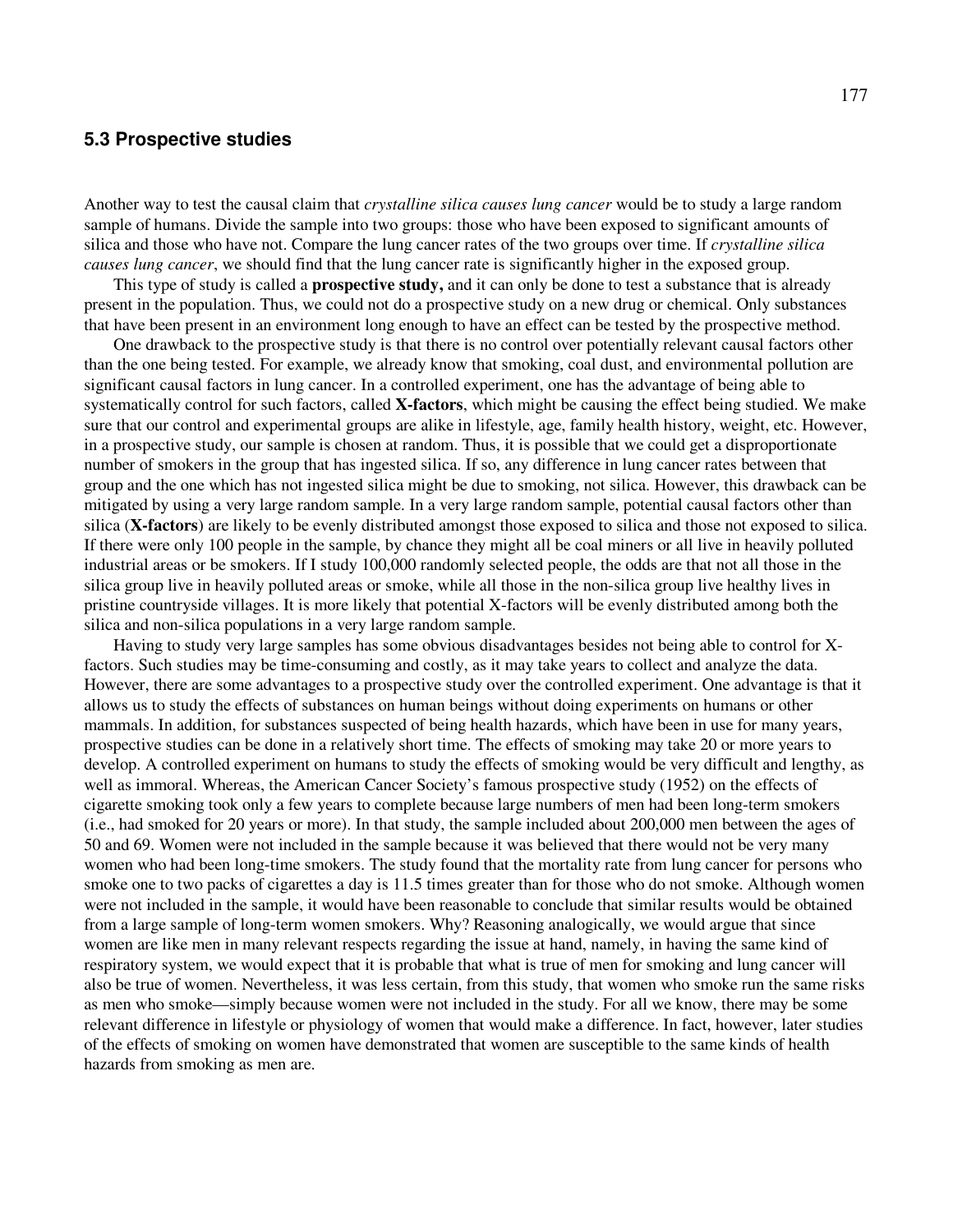A later and larger prospective study (685,748 women and 521,555 men, begun in 1982) by the American Cancer Society found mortality risks among current smokers are higher than those among nonsmokers. In all, it is estimated that cigarette smoking causes approximately 23 percent of all cancer deaths in women and smoking is responsible for 42 percent of all male cancer deaths (Shopland et al. 1991). The risk of developing any of the smoking-related cancers is dose-related; that is, the more cigarettes consumed daily, the younger the age at which one initiates smoking, and the more years one smokes, the greater the risk. This kind of data strengthens the case against smoking. Among male cigarette smokers, the risk of lung cancer is more than 2,000 percent higher than among male nonsmokers; for women, the risks were approximately 1,200 percent greater.

Prospective studies are useful in testing causal hypotheses regarding substances that have been widely used for many years. However, for substances that have only recently been introduced into human populations, many years will have to go by before the effects on humans can be known by prospective studies. Since an experiment on laboratory animals can yield results in a relatively short time, it seems inevitable that such experiments will continue to be used to test the potential harmful effects of new substances introduced into the human ecological system.

Mill's Method of **concomitant variation** is often used in designing a prospective study. For example, suppose you wanted to test the claim that *lack of calcium is a cause of leg cramps*. One could do a prospective study, which would involve getting a very large random sample from the general population. We would need dietary information and the incidence and severity of leg cramps of those surveyed. From the dietary information, we could determine the amount of calcium a person ingests. We would predict that if lack of calcium causes leg cramps there would be a correlation between the amount of calcium people ingest and the incidence of leg cramping. We would expect that as the amount of calcium in the diet increases the amount of leg cramps would decrease and as the amount of calcium in a diet decreases, the amount of leg cramping should increase. On a graph, our predicted data would look like this:

## **2.5.3 Retrospective studies**

If the data matches our prediction, we can say we have *confirmed* our hypothesis, but we should not assert that we have proved that lack of calcium causes leg cramps. A single study should not be taken as proof of anything. We need replication under critically examined conditions.

### **5.4 Retrospective studies**

**Retrospective studies** *are those done on populations already demonstrating the effect whose cause is being sought*. In a retrospective study, we compare a group demonstrating the effect to a group which does not demonstrate the effect. We must have some idea as to what is the cause of the effect, and we test our idea by looking to see if there is a significant difference in the presence of the suspected cause between the two groups. The significance of the study depends heavily upon the two groups being similar in relevant respects.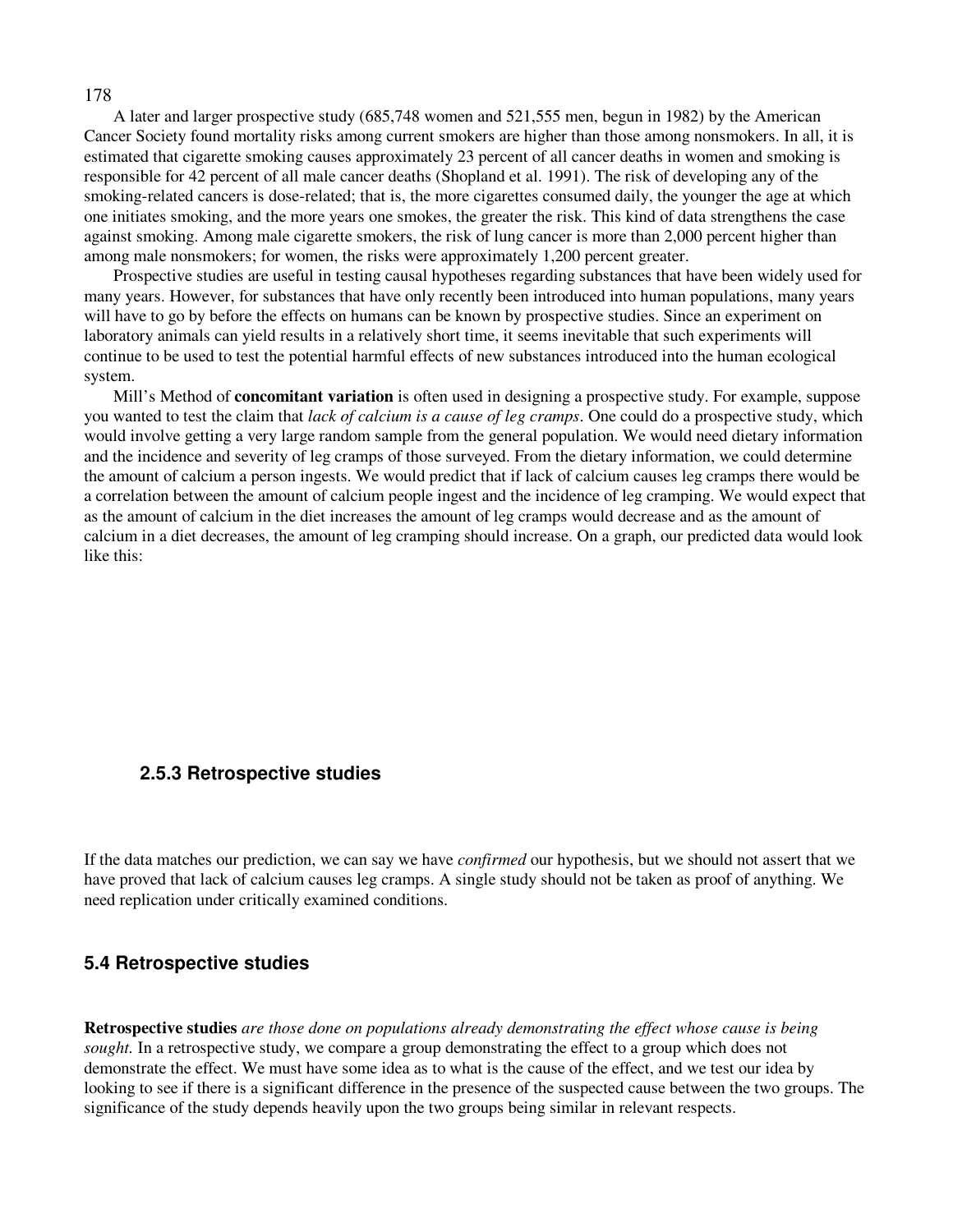For example, imagine that it is known that the lung cancer rate among workers at a granite-quarry is very high. We might suspect that silica is the cause of many of the lung cancers. After all, such workers are exposed to silica dust and some animal studies have indicated that silica causes lung cancer. To do a retrospective study, we must first find a comparable group of people who do not have lung cancer (that is, they do not show the effect). This comparable group must be like the group showing the effect in all relevant ways except for having lung cancer. They should be in the same age group, have the same kind of smoking rates, live in similar environments, have similar family health histories, and the like. If *silica causes lung cancer*, we should find that the group with no lung cancer has been exposed to significantly less silica than the lung cancer group. If it turns out, that the no lung cancer group has been exposed to similar quantities of silica as the lung cancer group, then it is probably the case that silica does not cause lung cancer. Also, if we were to compare workers at the quarry who have lung cancer with those who don't and were to find that all of those who have lung cancer also smoke, while none of those who don't have lung cancer smoke, this would indicate that smoking, not silica, is likely the cause of the lung cancers.

One advantage of the retrospective study is that often it can be done much more quickly than an experimental or a prospective study*.* One drawback with the retrospective method is that samples are not randomly selected, leaving open the possibility of a variety of X-factors as potential causes.

For example, imagine that 35 people out of 100 at a company picnic get food poisoning. To discover whether it was the potato salad, for example, that caused the illness, we couldn't take a group of people and feed them the salad and compare them with those who don't eat any potato salad. To do so would be impractical as well as immoral. We could, however, poll each of the 100 people and ask them what they ate. If we discovered that there were a total of six different food items at the picnic and that only people who ate the potato salad got sick, we might justifiably conclude that the potato salad was the causal factor of the illness. By Mill's joint method of agreement and difference we reason that if something is a cause of something else, we expect the cause to be present where the effect is present—the agreement—and we expect to find that the effect is not present in a different group where the cause isn't present—the difference. We could be wrong, of course, in concluding that the potato salad was the causal factor of the illness. Something unknown to us could have caused the sickness.<sup>16</sup> Nevertheless, I think under such circumstances we would be wise to dispose of the potato salad.

Another example of a retrospective study is discussed in Giere's *Understanding Scientific Reasoning* (1996: 297-303). A few years after the use of birth control pills became widespread in the United States and England, it was noticed that blood clots among young women seemed to be on the rise. To determine whether or not there was a significant or chance correlation between taking birth control pills and blood clotting would have taken years using either the experimental or the prospective design method. Therefore, a retrospective study was made of young married women who had recently been hospitalized for blood clots. It was found that 45 percent of them had been taking the pill. This group was compared to a control group of married women matched for age, number of children and a few other things thought to be possibly relevant to developing blood clots. Each of the control group women had been recently admitted to a hospital for a serious medical problem other than blood clotting. It was found that only 9 percent of the control group were on the pill. The difference between the two groups seems significant but it isn't. The researchers failed to consider the smoking habits of each group. The difference between the two groups turned out to be due more to smoking than to the birth control pill.

Scientists use specific methods to test causal hypotheses to avoid self-deception and false cause reasoning. Yet, even experts sometimes forget that correlations by themselves do not prove causal connections and that experimental and control groups must be alike in all relevant respects except for the tested factor. In the 1970's the U.S. Government issued a warning to women using birth control pills. The warning asserted that studies had shown that for women between the ages of 40-44 the death rate from heart attacks was 3.4 times higher for women on birth control pills than for those not on the pill. Since smoking was known at the time to be a relevant causal factor in heart attacks, it should have been controlled for. In fact, when the women were divided into smokers and non-smokers, something quite startling was discovered: Smokers on the pill die from heart attacks at a rate 3.4 times greater than women smokers not on the pill and smokers on the pill die from heart attacks at a rate 8.4 times greater than women non-smokers either on or off the pill. Taking the pill does not seem to be a causal factor in death by heart attack *unless a woman also smokes*, in which case the risk of dying of a heart attack is 4.2 times as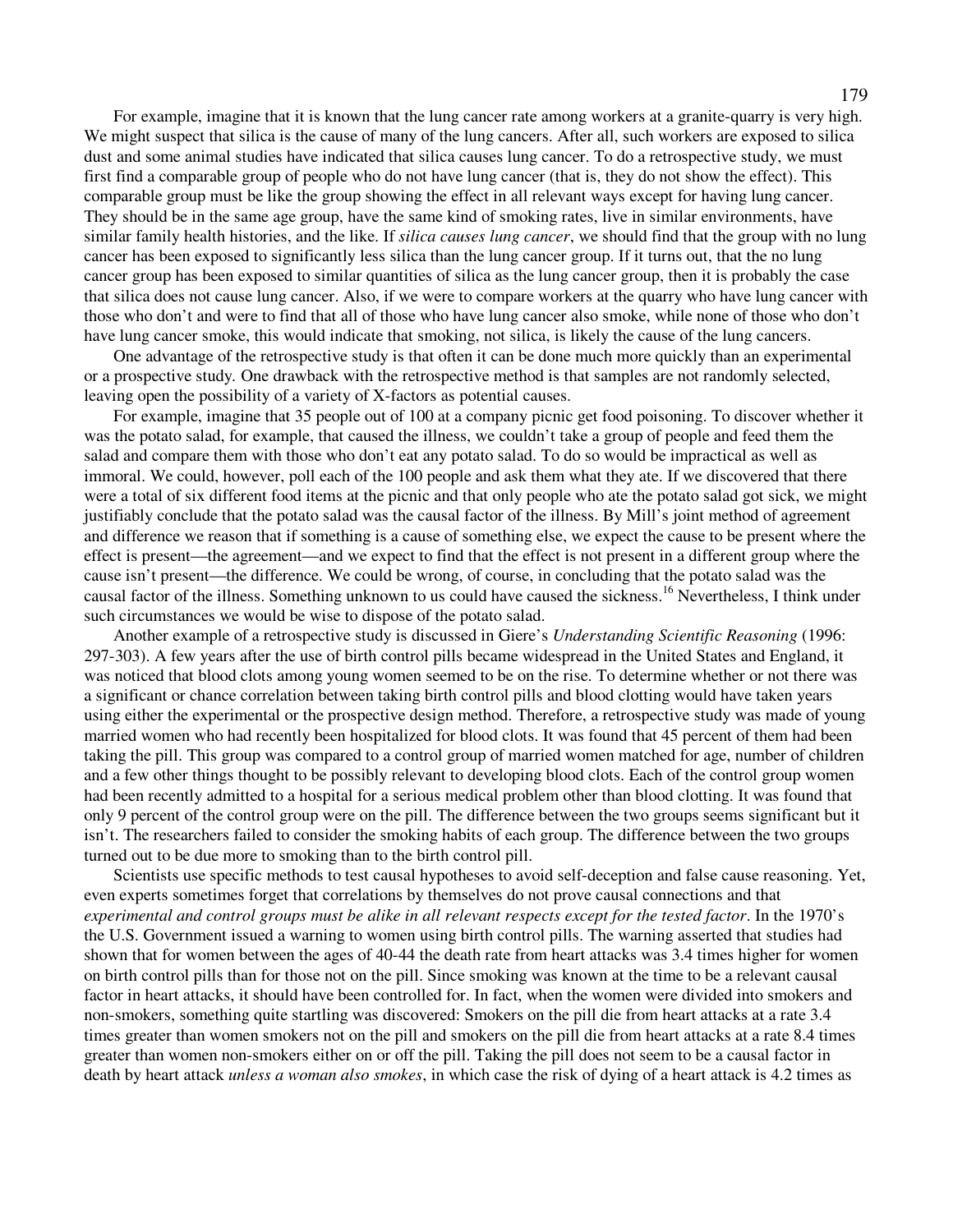great as for sister smokers not on the pill. (Note: later studies have not found that women who smoke and use birth control pills are at any higher risk of heart attack than women who only smoke.)

In another study, it was found that 84 granite-quarry workers in Vermont had died of lung cancer. Those who did the study concluded that exposure to silica caused the lung cancers. However, other researchers obtained smoking histories of those in the study and found that all 84 of those who died from lung cancer were smokers. Thus, perhaps none of those who got lung cancer got it from exposure to silica.<sup>17</sup>

# **6. Importance of testing under controlled conditions**

Anybody can claim their product works wonders. But not everybody puts their product to the test. In fact, many new products that promise relief from pain or instant happiness are never tested at all. The money behind the product has all gone into marketing. Little, if any, is spent on research. That is why it is important before investing your money in a new product to find out if the product has been tested, how it was tested, and what were the results. For example, the DKL LifeGuard Model 2, from DielectroKinetic Laboratories, was advertised as being able to detect a living human being by receiving a signal from the heartbeat at distances of up to 20 meters through any material. This would be a great tool, if it really works, for law enforcement agencies. Sandia Labs tested the device using a double-blind, random method. (Sandia is a national security laboratory operated for the U.S. Department of Energy by the Sandia Corporation, a Lockheed Martin Co.) The causal hypothesis they tested could be worded as follows: the human heartbeat causes a directional signal to activate in the Lifeguard, thereby allowing the user of the LifeGuard to find a hidden human being (the target) up to 20 meters away, regardless of what objects might be *between the LifeGuard and the target.*

The testing procedure was quite simple: five large plastic packing crates were set up in a line at 30-foot intervals and the test operator, using the DKL LifeGuard Model 2, tried to detect in which of the five crates a human being was hiding. Whether a crate would be empty or contain a person for each trial was determined by random assignment. This is to avoid using a pattern that might be detected by the subject. The tests showed that the device performed no better than expected from random chance. The test operator was a DKL representative. The only time the test operator did well in detecting his targets was when he had prior knowledge of the target's location. The LifeGuard was successful ten out of ten times when the operator knew where the target was. It may seem ludicrous to test the device by telling the operator where the objects are, but it establishes a baseline and affirms that the device is working in the eyes of the manufacturer. Only when the operator agrees that his device is working should the test proceed to the second stage, the double-blind test. For, the operator will not be as likely to come up with an ad hoc hypothesis to explain away his failure in a double-blind test if he has agreed beforehand that the device is working properly.

If the device could perform as claimed, the operator should have received signals from each of the crates with a person within but no signals from the empty crates. In the main test of the LifeGuard, when neither the test operator nor the investigator keeping track of the operator's results knew which of five possible locations contained the target, the operator performed poorly (six out of 25) and took about four times longer than when the operator knew the target's location. If human heartbeats cause the device to activate, one would expect a significantly better performance than 6 of 25, which is what would be expected by chance.

The different performances—10 correct out of 10 tries versus 6 correct out of 25 tries—vividly illustrates the need for keeping the subject blind to the controls: it is needed to eliminate self-deception. The evaluator is kept blind to the controls to prevent him or her from subtly tipping off the subject, either knowingly or unknowingly. If the evaluator knew which crates were empty and which had persons, he or she might give a visual signal to the subject by looking only at the crates with persons. To eliminate the possibility of cheating or evaluator bias, the evaluator is kept in the dark regarding the controls.

The lack of testing under controlled conditions explains why many psychics, graphologists, astrologers, dowsers, paranormal therapists, and the like, believe in their abilities. To test a dowser it is not enough to have the dowser and his friends tell you that it works by pointing out all the wells that have been dug on the dowser's advice.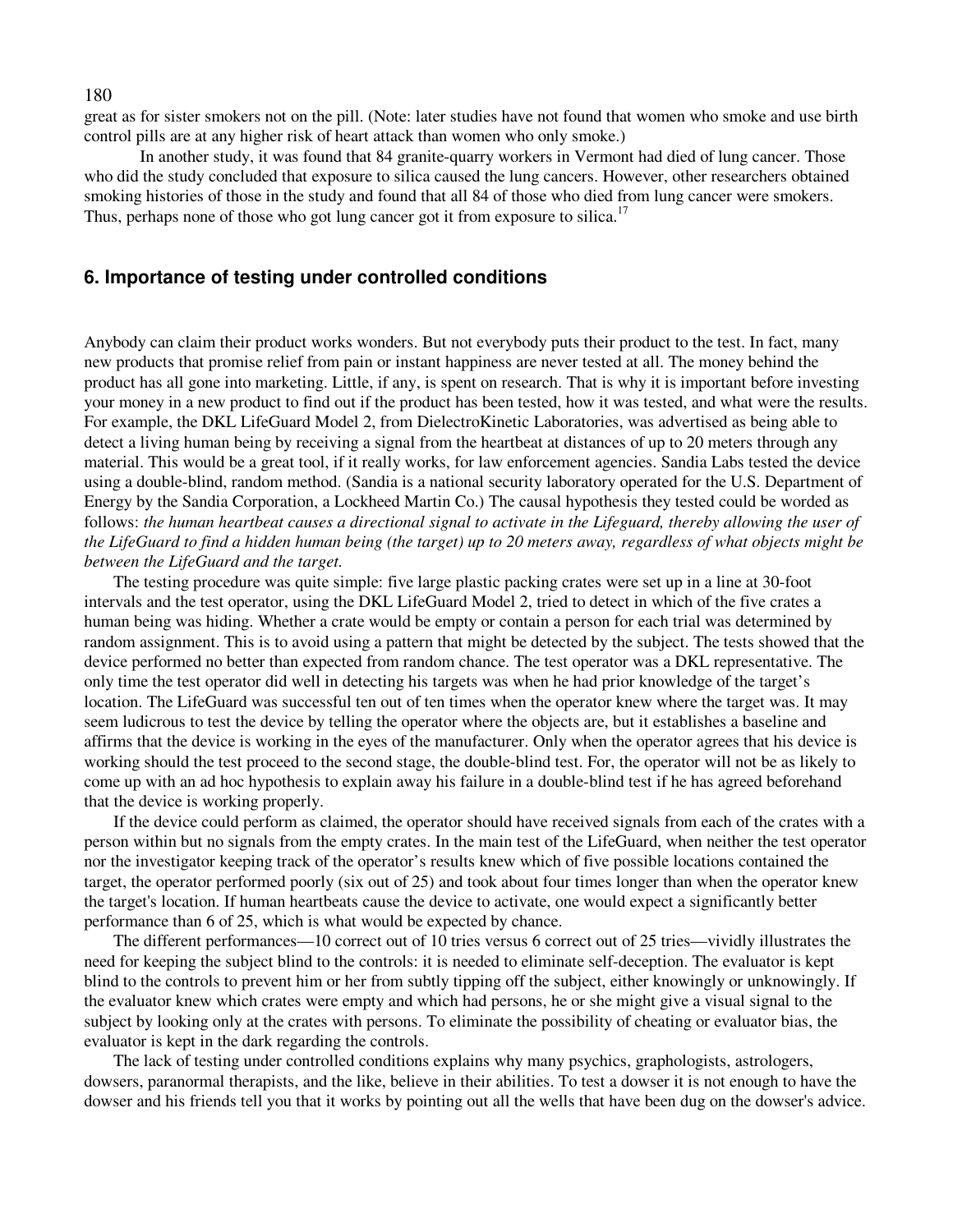One should perform a random, double-blind test, such as the one done by Ray Hyman with an experienced dowser on the PBS program *Frontiers of Science* (Nov. 19, 1997). The dowser claimed he could find buried metal objects, as well as water. He agreed to a test that involved randomly selecting numbers which corresponded to buckets placed upside down in a field. The numbers determined which buckets a metal object would be placed under. The one doing the placing of the objects was not the same person who went around with the dowser as he tried to find the objects. The exact odds of finding a metal object by chance could be calculated. For example, if there are 100 buckets and 10 of them have a metal object, then getting 10% correct would be predicted by chance. That is, over a large number of attempts, getting about 10% correct would be expected of anyone, with or without a dowsing rod. On the other hand, if someone consistently got 80% or 90% correct, and we were sure he or she was not cheating, that would confirm the dowser's powers.

The dowser walked up and down the lines of buckets with his rod but said he couldn't get any strong readings. When he selected a bucket, he qualified his selection with words to the effect that he didn't think he'd be right. He was right about never being right! He didn't find a single metal object despite several attempts. His performance is typical of dowsers tested under controlled conditions. His response was also typical: He was genuinely surprised. Like most of us, the dowser is not aware of the many factors that can hinder us from doing a proper evaluation of events: self-deception, wishful thinking, suggestion, unconscious bias, selective thinking, and communal reinforcement (Carroll 2003: 82).

# **7. A word about statistical significance and meta-analyses**

I noted above in the discussion of the Jahn PEAR studies that statistical significance is not necessarily important. Let me explain. The most common meaning of 'statistical significance' when applied to the results of a scientific study is "according to an arbitrary statistical formula, the results obtained are not likely due to chance." Most of the time, a formula is used that translates into layman's terms as: *One out of twenty such tests will yield spurious results.* However, scientists never put it that way. They will tell us that  $p<0.05$  ( $p =$  the probability of the results being spurious) or that "We observed a decrease of 5.1 percent (95 percent **confidence interval**, 1.5 to 8.7 percent;  $p = 0.02$ ." What they really mean is that 5 percent of the time, doing exactly the same study in exactly the same way, one can expect to get results that look significant when they're not. In short, one out of twenty scientific studies is wrong (Brignell 2000: 52).

How did scientists land upon this magical 95 percent confidence interval? The idea came from R. A. Fisher, one of the pioneers of statistics as a science. How did he land upon the significance of a probability of 0.05? There isn't any profound reason for it. He just found the number convenient (Brignell 2000: 52). Many scientists consider it to be the gold standard. Finding a statistical correlation that is significant at the 95 percent confidence level has become the goal of some researchers. And why wouldn't it, since anything less is unlikely to get published in many journals. Although, it is becoming more frequent to see studies claiming significance at the 90 percent confidence level, which means that one in *ten* such studies is likely to yield spurious results. The Environmental Protection Agency, for example, was willing to declare that secondhand smoke causes 3,000 lung cancer deaths a year on the basis of a study that used the 90 percent confidence interval.

If you think about this for a short time, you will see that there are some significant problems with this standard. A scientist who does ten or twenty experiments can expect at least one of them to yield significant results according to some arbitrary statistical formula. Guess which study the scientist writes up and submits to a scientific journal for publication? Not the nine or nineteen that found no significant correlation. Those get filed in the drawer. This is known as the *file-drawer effect* or *publication bias*. Also, the media tend to publish stories about studies that show positive results. This explains in part why we rarely see a follow-up to all the stories about the latest wonder drugs or cures that are hyped when someone publishes a paper after having found a statistically significant correlation. It also explains why we should not put too much faith in the results of any single study. Publication bias also makes it possible for some drugs to get marketed that have scientific support that they work, when in fact they may be little more than placebos.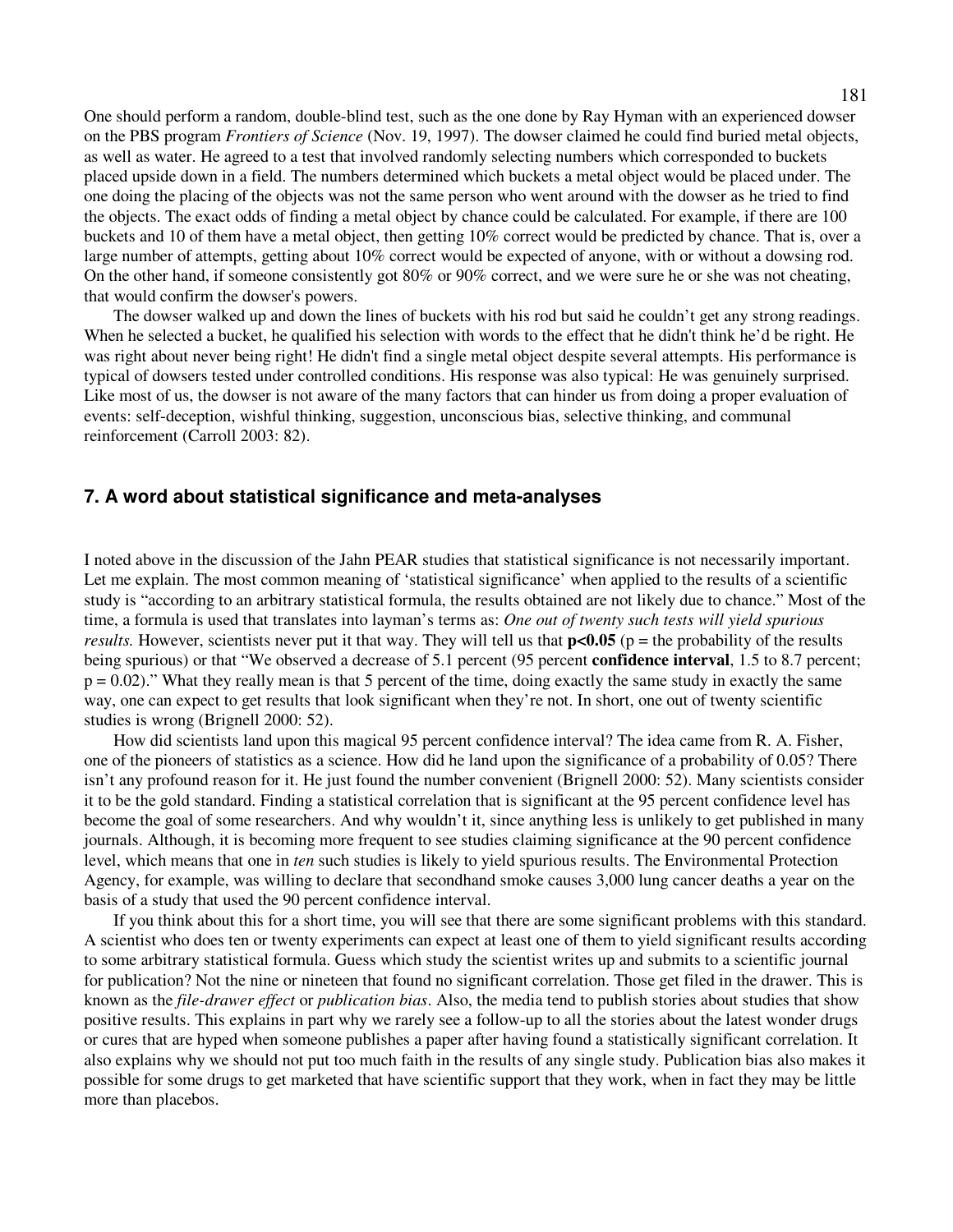Finally, when one combines the trend among scientists to do *meta-studies* (combining the results of several studies done by different scientists and treating them as if they comprised one large study) with the file-drawer effect, one has a recipe for exaggerated significance as well as exaggerated importance. Considering the fact that there may be many studies on a particular subject that have never been published because they got negative results, it is likely that a meta-study of that subject will have a disproportionate and unrepresentative collection of studies to analyze. And, even though researchers try not to mix heterogeneous studies, it is very difficult to find dozens of studies that all used the same subject selection criteria, employed the same treatments, and used the same statistical methods.

As scientist and author John Brignell says, "The safest thing to do with meta-analyses is take them with a large pinch of salt."

### **Exercise 8-1 Self-test: true or false?** (Check your answers in Answers to Selected Exercises.)

- 1. A controlled experiment has the advantage of allowing us to systematically control for factors that could be causing the effect being studied.
- 2. One drawback to the prospective design is that it takes many years to perfect.
- 3. A necessary condition is one that necessarily produces an effect.
- 4. A sufficient condition is one that is sufficient to produce an effect
- 5. Publication bias refers to the tendency of scientific journals to publish articles that fit with the editors' biases and prejudices.
- 6. In a retrospective study, we compare a group demonstrating the effect to a group that does not demonstrate the effect.
- 7. To divide a large random sample into a group that has been exposed to a substance that might be carcinogenic and a group that has not been exposed to the substance, would be done if one were using the prospective method.
- 8. An experimental group is one that is introduced to the suspected causal factor, to be compared with another identical group not introduced to it.
- 9. If a sample from a very large human population is selected properly, the large random differences of opinions and behaviors one would expect to find in that population should tend to cancel out one another.
- 10. Causal relationships are regular patterns in nature that are characterized by sequences of events and significant correlations.
- 11. If a single study finds a statistically significant correlation between two variables, we should take that as proof of a causal connection between the variables.
- 12. It is impossible for non-causally related phenomena to exhibit patterns of regularity of behavior.
- 13. Each of the empirical methods of testing causal claims presupposes certain logical methods of analysis as well.
- 14. To say that something is a relevant causal factor in the development or production of something is to say that it is either part of or wholly a necessary condition, a sufficient condition, or both a necessary and sufficient condition for the effect to occur.
- 15. The *post hoc* fallacy is a type of sampling error due to carelessness after the fact.
- 16. All perfectly correlated events are causally related.
- 17. All causally related events are significantly correlated.
- 18. One disadvantage to the retrospective study is that samples are not randomly selected.
- 19. In causal reasoning, if done scientifically, there is little possibility of error and conclusions regarding causes are almost absolutely certain.
- 20. Replication of a scientific study proves the original results were correct.
- 21. Correlation proves causality.
- 22. Double-blind studies are done to minimize experimenter and test subject bias.
- 23. A single study demonstrating a significant correlation is rarely sufficient to justify belief that a causal connection has been established.
- 24. The results of studies on animals such as mice are completely irrelevant for humans.
- 25. An ad hoc hypothesis is a claim created to explain away facts that seem to refute one's belief.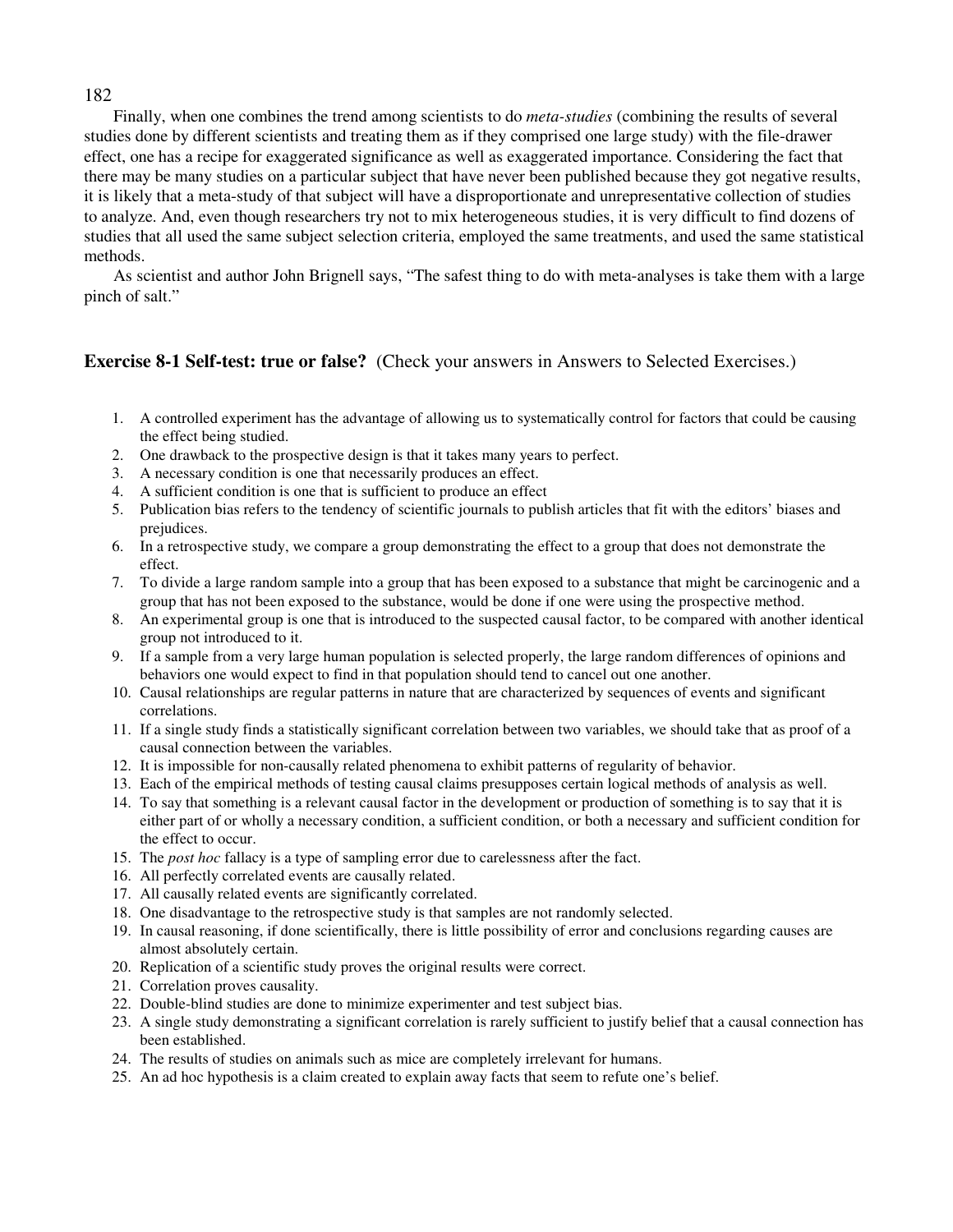# **Exercise 8-2**

Each of the following consists of a base argument. Look at the base argument and get a general notion of the sufficiency of the premises for the stated conclusion. Following each base argument is a list of statements. The statements either change the strength with which the conclusion is asserted to follow from the evidence or they offer **alternative premises. Treating each additional statement separately, determine whether it strengthens, weakens, or** has no effect on the argument. (Note: while each of the following passages is based on an actual experiment, the data **have been changed for the purposes of this exercise.)**

\*1. Over a period of several years, 100 rats were fed a diet which consisted of 7 percent saccharin (the experimental group). Another 100 rats were fed the same diet except for the saccharin (the control group) . The offspring of each group were put on the same diet as their parents. The rats used in the experiment were all carefully bred laboratory rats (i.e., nearly identical "twins"). Both male and female rats we used in equal numbers in the first generation. Bladder cancer was discovered in 3 percent of the first-generation experimental group. No first-generation control group rat developed bladder cancer. In the second generation, 14 percent of the experimental group and 2 percent of the control group developed bladder cancer. Therefore, saccharin very likely causes cancer in humans.

1.1 CONCLUSION: Saccharin causes cancer in rats.

1.2 PREMISE: The rats were collected from sewers and fields.

1.3 PREMISE: The experimental group members were from the sewers, but the control group members were carefully bred laboratory rats.

1.4 PREMISE: All the experimental rats developed bladder cancer.

1.5 PREMISE: One thousand rats were used in each group.

1.6 CONCLUSION: More studies should be done to determine if there is any causal link between saccharin ingestion and bladder cancer in humans.

1.7 PREMISE: Different lab technicians fed the rats different diets on different days, except for the saccharin, which was always kept at 7 percent of the experimental group's diet and was absent from the control group's diet.

1.8 PREMISE: The experimental group members were frequently x-rayed to see if any tumors were developing.

1.9 PREMISE: The 30 or so substances known to cause cancer in humans are all known to cause cancer in laboratory animals when given in high doses.

1.10 CONCLUSION: Pregnant women should be advised that using saccharin during pregnancy may increase the risk that their child will develop bladder cancer.

2. One hundred weanling rats on a diet of 20 percent Brazilian peanut meal showed liver damage after 9 weeks. After 6 months, 9 of 11 rats developed multiple liver tumors, and two of these rats had lung metastases (i.e., the malignancy spread). Therefore, peanuts are carcinogenic (i.e., cancer-causing).

2.1 CONCLUSION: Peanut meal may cause cancer in humans.

2.2 PREMISE: A control group fed the same diet as the weanling rats, except for the peanut meal, developed no tumors. 2.3 PREMISE: Several experiments, using peanuts from several different countries, produced the same results. 2.4 PREMISE: 800 of 1000 young turkeys died of liver lesions within two weeks of being fed a substance which

contained the Brazilian peanut meal.

2.5 PREMISE: Peanut meal often contains aflatoxin and 20 millionths of a gram of aflatoxin will kill a day old duckling in 24 hours; and CONCLUSION: Studies should be done to determine the frequency of aflatoxin in peanuts and peanut-based foods. Note:This issue is discussed in detail in *Man Against Cancer*, Bernard Glemser (New York: Funk & Wagnalls, 1969).

3. A group of 50 sterile laboratory rats were being kept as pets by a lab technician. No consistent diet was given to the rats, but what each individual rat ate each day was recorded. 25 of the rats developed liver cancer. An analysis was made of each rat's diet, and it was discovered that each of the cancerous rats had consumed .5 milligrams of sodium nitrite each day for a year. Therefore, sodium nitrite probably causes liver cancer in humans.

3.1 PREMISE: The 25 non-cancerous rats consumed no sodium nitrite during the year.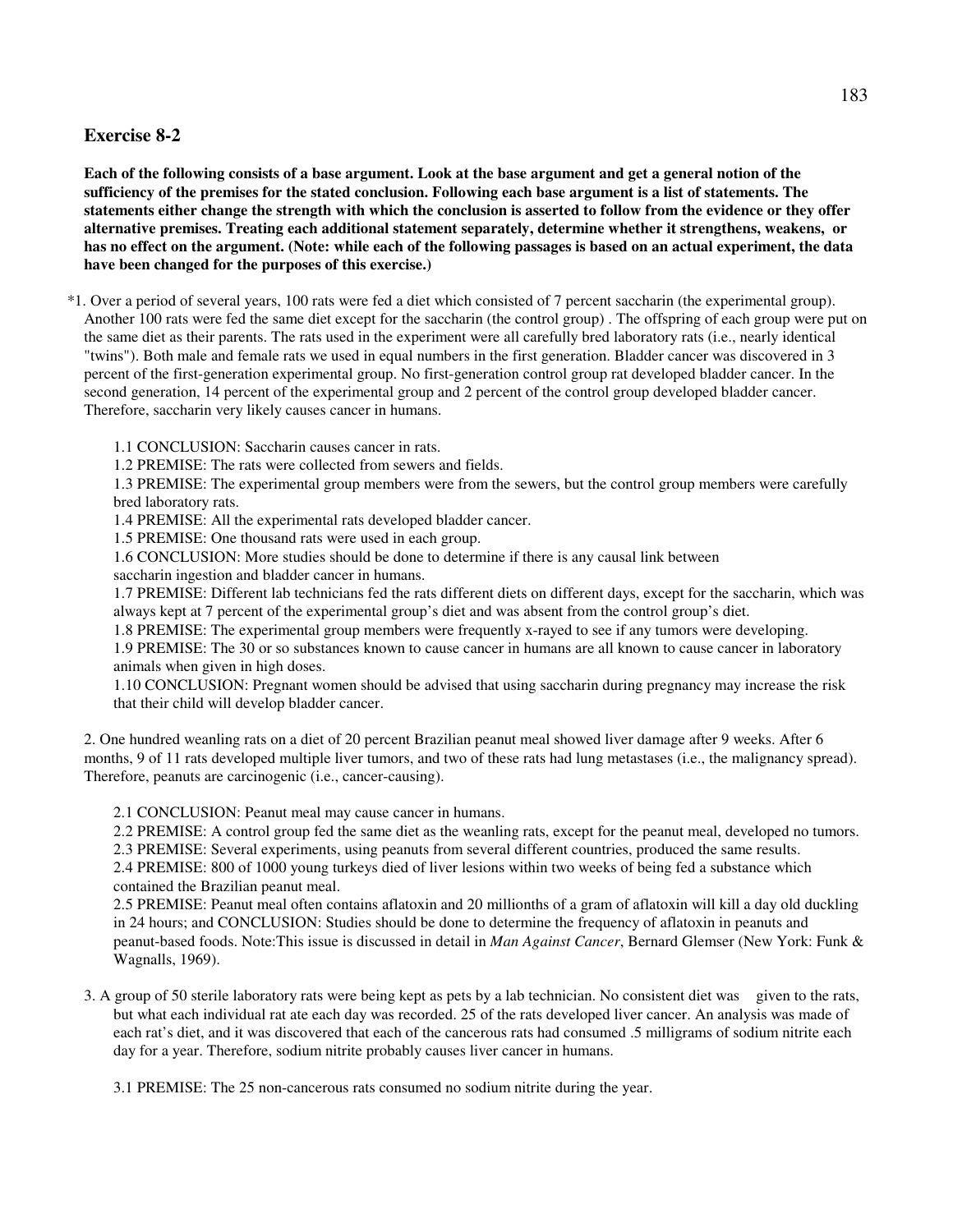3.2 PREMISE: Excluding water, ground rice and spinach, the only substance each of the cancerous rats ingested in common was the sodium nitrite.

3.3 PREMISE: Other studies have linked sodium nitrite to liver cancer in laboratory animals.

3.4 PREMISE: In another study, an experimental and a control group are fed the same diet, except for .5 milligrams of sodium nitrite given daily to each of the members of the experimental group. 40 percent of the experimental group develop cancer, while only 38 percent of the control group develop cancer.

### **Exercise 8-3**

#### Evaluate the causal reasoning in the following passages. If reasonable, suggest at least one experiment to test the **conclusion made in each argument (i.e., treat the conclusion as a hypothesis).**

\*1. I know Vanish-X Cream eliminates acne because last night I used some and today my skin is much clearer.

2. Leg cramps are caused by lack of calcium. I know because last year when I had leg cramps I started taking calcium supplements and within two weeks my cramps were gone.

- 3. Friends, do you want to get rich like Brother Billy Bob? Just send a card with your contribution to the Reverend I. Am Greedy like our listener Mrs. Goodfaith did. She writes, "Dear Brother Billy Bob: On the very day I sent you my check for \$100, I found a \$1000 check that I had misplaced months ago." Praise the Lord!
- 4. In our neighborhood, a recent survey revealed that 75 percent of the men who had lost their jobs in the last year had quit going to church before losing their jobs. That should prove to even the greatest skeptic that it does not pay to leave the church.
- 5. I never shave before I pitch a ball game because the last time I shaved before a game, I gave up 14 runs in the first inning!
- \*6. It's all those food additives that are causing the crazy criminal acts to increase. You check it out. There is a direct correlation between the increase in the use of food additives and the increase in senseless crimes of violence.
- 7. The inflation rate went down after President Reagan took office, so his economic policies must have caused it.
- 8. Since Senator Rodda has been in office the crime rate has gone up 10 percent a year. It's time to elect someone who will do something positive about crime!

9. Andy, Beth, Carol, Dave, Edie and Frank had dinner together. All six developed violent stomach cramps within 30 minutes of finishing their meal. The meal consisted of salad with vinegar and oil dressing, baked potatoes with sour cream and chives, broccoli, broiled sirloin steak, and red wine. Edie is on a diet and refused the potato, but she put sour cream on her steak. Andy and Beth don't drink wine. Carol is a vegetarian. Dave and Frank hate broccoli. Therefore, the sour cream was a causal factor in their stomach cramps.

\*10. In the 18th century, millions of people died from smallpox. Edward Jenner, a country doctor of Gloucestershire, spent 20 years investigating the cause of small pox and trying to establish that inoculation with cowpox immunizes a person from smallpox. Cowpox is a much milder disease than smallpox. Jenner heard from local folk that those infected with cowpox never got smallpox. He documented about 20 cases of people infected with cowpox who, when inoculated with smallpox were unaffected. It was well-known that others who were infected with smallpox were always affected unless they had already had the disease. He concluded that cow-pox immunizes human beings against smallpox. See *A History of the Sciences*- Stephen F. Mason (New York: Collier Books, 1962), p. 519; see also Langley, *op. cit.*, pp. 93-94.

11. "Joyce Kenyon, a San Jose, Calif., computer-systems manager, thanks her [Zuni] hummingbird fetish for saving her neck on more than one occasion. Recently, in an `intuitive hit', it cautioned that she might want to assure that a backup to her company's computer system was in place. `It's a good thing I did the backup work because the computer crashed the next day.' she said." (L. A. Winokur, "Pushing Their Luck: Zuni Indians Peddle `Magical' Charms," *The Wall Street Journal*, April 28, 1993.)

12. A recent study found that men under 5-foot-7 had about 70 percent more heart attacks than those over 6-foot-1. The study was based on a survey of 22,071 male doctors from across the United States. It was found that for every inch of height a person's heart attack risk goes down 3 percent. This means that someone 5-foot-10 is 9 percent less likely than someone 5 foot-7 to suffer a heart attack. The researchers found that shorter men were more likely to be overweight and to have high cholesterol and blood pressure. but even when these factors were taken into consideration, their risk of heart attacks was still higher than taller men's. Another study found a similar link between height and heart attacks in women. Short people might be at risk because their blood vessels are skinnier, so they are more prone to becoming clogged.

13. "Criminals convicted of murder, rape and other violent crimes have significantly higher levels of the metal manganese in their hair, say brain researchers with the University of California, Irvine. The finding might indicate that such prisoners suffer from a metabolic disorder that affects the brain, said Dr. Monte Buchsbaum, a professor of psychiatry and one the study researchers. People who suffer manganese poisoning from industrial exposure develop a syndrome similar to Parkinson's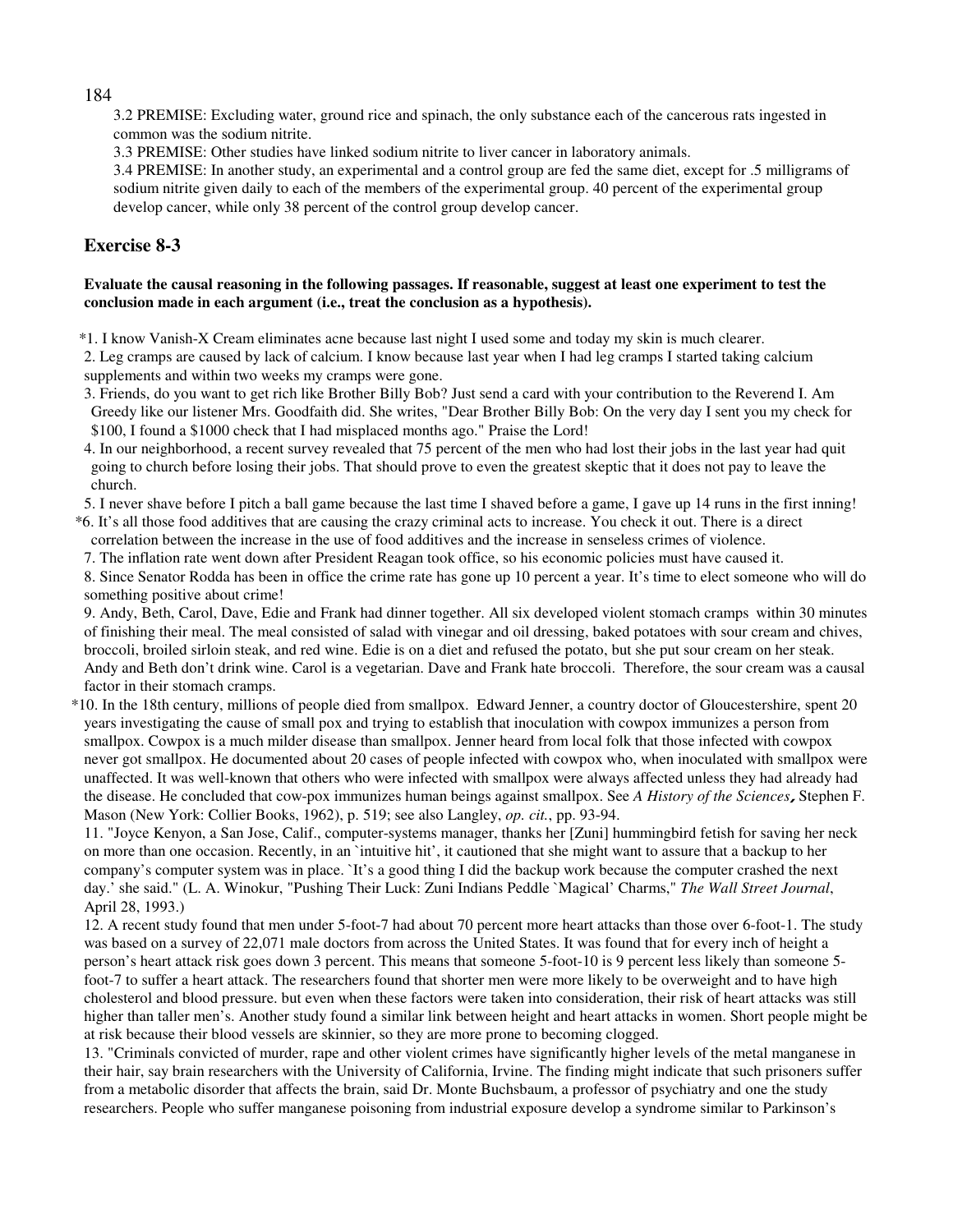disease, he said. That disease causes shaking of the hands and loss of fine motor control consistent with damage to the brain's basal ganglia, a switchboard-like area that coordinates movement with sensory information.

"Either the prisoners are being exposed to higher level of manganese or they could have a disorder that results in higher levels of manganese," Buchsbaum said.... "Whether the finding is related to the environment might be significant for the general population because manganese is the metal that has been used to replace lead in gasoline. This alerts us not to an immediate danger but to the need to know more about the neurological effects of manganese," Buchsbaum said.

The study initially looked at prisoners at Deuel Vocational Institution in San Joaquin County who had been convicted of violent crimes. Guards and townspeople were also tested as comparison groups. Although all had fairly low level of manganese, the prisoners had seven times the amount in their hair as townspeople and five times that of guards.

Two more groups of prisoners, guards and locals were then studied. The second group included convicts in San Bernardino County Jail. The third group included recently arrested inmates awaiting trial in Los Angeles County Jail in an effort to rule out long-term exposure to the jail environment as a factor. While the Los Angeles inmates had substantially lower levels than the other prisoners, they still had double the amount found in guards and local residents.

The scientists said they needed to do more studies, perhaps with other aggressive people who have not been jailed, such as boxers or other athletes. ("Metal found in criminal's hair," by Susan Peterson, *The Sacramento Bee*, April 12, 1992. The article first appeared in the *Orange County Register*.)

14. For some young men, clinical depression--a state of feeling sad and without hope--"may have more to do with drug abuse than with deep psychological problems or a genetic predisposition to depression." Psychiatrist Marc Schuckit of the University of California at San Diego studied 964 men between the ages of 21 to 25 who were affiliated with the university. He found that while 82 percent had never been depressed, 11 percent had been. An additional 7 percent had depression that seriously interfered with their lives....Schuckit reported that only 30 percent of the never-depressed young men had problems connected with drug or alcohol use (job loss, arrest, ill health, marital disruption), compared with half of the most seriously depressed group. Moreover, a majority of the depressed men said that their drug-related problems had preceded their depression. (Only about a quarter said that they had become depressed first.) ....[S]tudents would do well to consider changing their drug habits before they come to the conclusion that they are hopelessly depressed." (Phillip Shaver, *Psychology Today*, May 1983, p. 16)

15. Public school administrators across the country have been cutting costs by increasing the number of pupils per class, citing studies that assert such changes will not harm the quality of education. Teachers cite other studies that show just the opposite. An exhaustive new survey of all the research to date shows mixed results for both sides. Achievement levels, it seems, increase significantly in classes with fewer than 20 students to each adult, but for classes larger than 20, achievement levels remain relatively constant even if classes swell to over 60....Gene Glass and Mary Lee Smith, psychologists with the Laboratory of Educational Research at the University of Colorado at Boulder, turned up 80 different controlled studies of the effects of class size....Classes in those studies ranged from tutorials for just a few students to packed classrooms of more than 60. Teachers' aides were counted as teachers in determining the ratio of students to adults. Glass and Smith found that both the negative and positive effects of class size were slightly greater in secondary school than in elementary school; the subject matter also made little difference....Other things being equal, pupils in a class of 15 will achieve more than those in a class of 30. Reducing class size from 30 to 25, however, will barely bring a noticeable change, according to the research.

\*16. "[Dr. Ian James of the Royal Free Hospital in London wanted to find out whether oxyprenolol, a member of the beta-blocker group, might possibly alleviate anxieties and thus allow otherwise competent drivers [of automobiles] to perform to their full capabilities [during driving tests, which they had failed because of excessive nervousness].... Beta-blockers do exactly what the name implies. They block the beta receptors on the surface of cells, preventing adrenaline from binding on these sites--a reaction that prolongs and intensifies the effects of a stressful situation....Thirty-four healthy young string players (not selected for undue nervousness) performed on separate days after receiving oxyprenolol or a placebo [an inert compound]. Their playing was then assessed by two experts who did not know which of the two compounds the musicians had received. The aim of the experiment was to determine the effect of what Dr. James termed `stage fright'--the natural anxiety and stress of performing in public. He chose string players because he felt the adverse effects of tremor would be more noticeable in them....As reported in *The Lancet* [1977, Vol. II, p. 952], the outcome was striking. Musical quality improved significantly--especially on the first occasion when players took oxyprenolol. All aspects of their playing improved: right- and left-hand dexterity, intonation, and control of tremor. Although the overall mean improvement was only 5 percent, some subjects registered 30 percent, and one registered 73 percent. As the musicians were not selected for being particularly prone to anxiety, the results suggest that some people might benefit greatly from such medication." [Dr. Bernard Dixon, "Ill-Defined Parameters," in *Omni*, July 1979, pp. 29-35.]

17. Irwin K.M. Liu, associate professor of reproduction at the University of California, Davis, School of Veterinary medicine, was searching for a method to prevent infertility in domestic horses when he came upon an alternative solution to the problem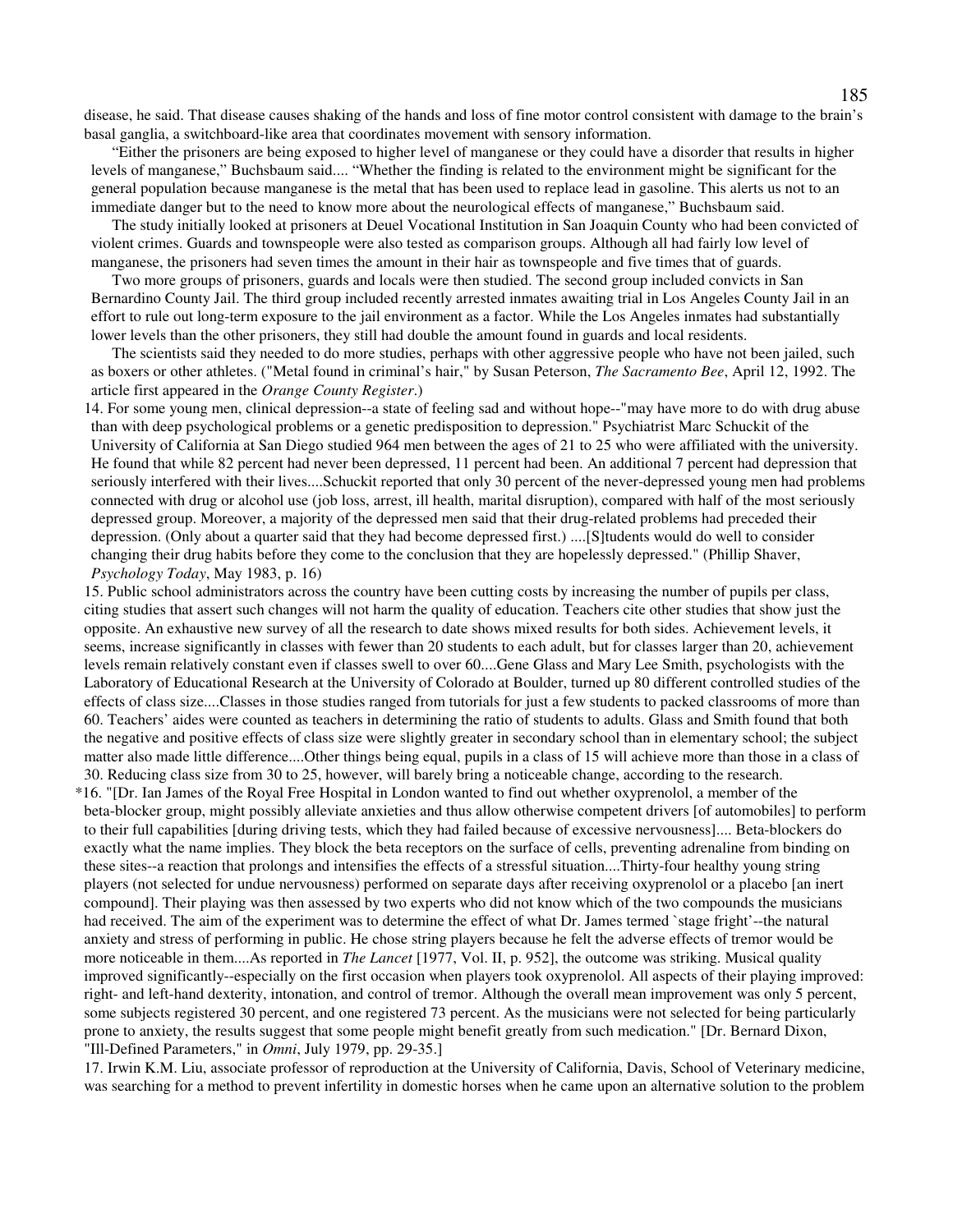of wild horse overpopulation which is leading to overgrazing of public range lands. Currently, the government either slaughters the horses or lets people adopt them. Liu was aware that "a naturally occurring antibody found in some women blocks penetration of an egg by sperm." He reasoned that the same phenomenon might well occur in horses. He developed a vaccine which stimulates the antibody in horses. "The horses were turned loose with a fertile stallion, and when they were recaptured almost a year later, nine out of the ten mares had not conceived. The tenth was in the very early stage of pregnancy, Liu said, indicating the antibody had worn off." ("Davis professor invents, test birth-control vaccine for horses," by Kathryn Eaker Perkins, *The Sacramento Bee*, Aug. 1, 1984, B1.)

18. "A study of 900,000 Americans confirmed that the 40% to 50% of adults who have quit smoking sharply cut their risk of dying of lung cancer." Researchers at the University of Michigan analyzed health and lifestyle data of the group over a period of six years. "About half of [the 900,000] had never smoked tobacco, another quarter had quit smoking and the remaining fourth continued to smoke....The analysis showed that among each 100,000 persons in the population, fewer than 50 of those who had never smoked died of lung cancer by the age of 75. Among those who continued to smoke, the death rate from lung cancer by age 75 was about 1,250 per 100,000 men and 550 per 100,000 women....Among the men who quit smoking in their 30's, the death rate from lung cancer by age 75 was about 100 per 100,000 persons in the population, or only 7% of that of men who continued to smoke. Among women who quit in their 30's, the lung cancer death rate by age 75 was about 50 per 100,000, or about 10% that of smokers....If the smoker waited until his or her early 60's to quit smoking, the chances of dying of lung cancer by age 75 were about half those of smokers. Specifically, of every 100,000 persons in the population, about 550 men and 250 women who waited until their early 60's to quit smoking died of lung cancer by age 75....But, ...even those who quit in their 30's have a risk approximately twice that of those who have never smoked, a difference that does not decrease with age." ("When a Smoker Quits May Determine Chances of Dying From Lung Cancer," by Jerry E. Bishop, *The Wall Street Journal*, March 17, 1993, B7.)

19. A study by the Drug Safety Research Unit in Southampton, England, studied 448 women between the ages of 16 and 44 who had suffered heart attacks. They matched them by age and region with 1,728 women who had not had heart attacks. 13 percent of those who had heart attacks used birth control pills. 15 percent of those who did not have heart attacks used birth control pills. 80 percent of those who had heart attacks smoked, while only 30 percent of those who did not have heart attacks smoked. The study concluded that "there is no increased risk [of heart attack] associated with taking the oral contraceptive." The researchers also found that "among those who smoked, taking the pill did not further increase the chance of heart attack." ("Study: Birth control pills not linked to heart attacks," by Emma Ross, Associated Press, *Sacramento Bee*, June 11, 1999.) 20. "In a study of more than 1,700 North Carolina adults age 65 or older, Duke University researchers found that those who attend religious services at least once a week have healthier immune systems than those who don't." The study measured blood samples for levels of interleukin 6 (IL6) and other substances that regulate immune and inflammatory responses. (Those with AIDS, Alzheimer's, osteoporosis, and diabetes have high levels of IL6, which is also associated with stress and depression.) Those who attended religious services once a week were about half as likely as those who didn't to have elevated levels of IL6.

Dr. Harold Koenig, director of Duke's Center for the Study of Religion/Spirituality and Health, was the lead author of the study. Koenig is a psychiatrist and family doctor. The study was funded by the National Institute on Aging and was published in the *International Journal of Psychiatry in Medicine*. Said Dr. Koenig: "Maybe believing in [a] higher power…could be a strong key to people's health. We can actually show that these immune systems are functioning better." He thinks that people who go to church are "probably able to handle stress better. They are significantly less likely to be depressed." He also said, "We think that both the social aspects and the faith aspects of having a belief system help them cope." Dr. Koenig cautioned that the results might show a regional influence, since participants are from the Bible Belt South, "where religion is ingrained in the social fabric."

Chaplain David Carl claimed that the study supports the notion that "our beliefs show up, right now, in our biology." ("Attending church boosts immune system, study says," by Karen Garloch, Knight-Ridder Newspapers, *Sacramento Bee*, October 24, 1997.)

Holly Nelson, in a letter to the editor, asked, "Was it ever considered that these people [attending church] already have healthier immune systems, or lead healthier lives, than those who cannot attend?" She also questioned whether the important thing was getting up and moving about, rather than faith or belief. "This incomplete study said almost nothing of importance," she wrote.

**Exercise 8-4**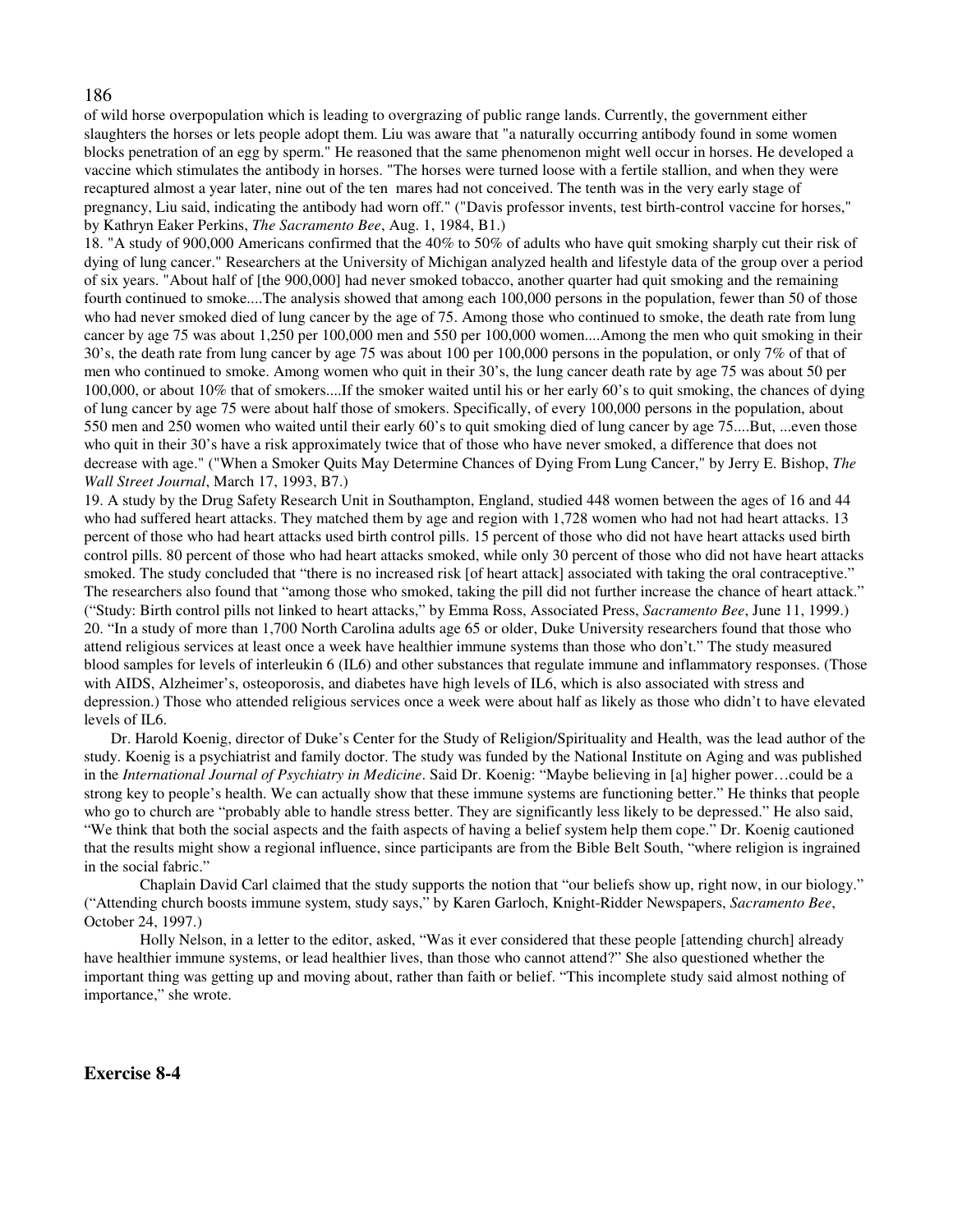Find several articles from newspapers or magazines that are based on causal reasoning. Evaluate the reasoning in the articles. Before you begin your evaluation, you might find it useful to state the main conclusion(s) of the article and **the main premises. Evaluate the size of samples and the methods of selecting samples.**

# **Further Reading - Chapter Eight**

Alcock, James E. et al. (2003). Eds. *Psi Wars – Getting to Grips with the Paranormal*. Imprint Academic.

- Brignell, John (2000). *Sorry, Wrong Number! The abuse of measurement*. Brignell Associates.
- Carroll, Robert T. (2003). *The Skeptic's Dictionary: A Collection of Strange Beliefs, Amusing Deceptions, and Dangerous Delusions*. Wiley & Sons.
- Hyman, Ray (1989). *The Elusive Quarry – A Scientific Appraisal of Psychical Research*. Prometheus Books.

Giere, Ronald (2004). *Understanding Scientific Reasoning*. 5th ed. Wadsworth.

Gilovich, Thomas (1993). *How We Know What Isn't So*: *The Fallibility of Human Reason in Everyday Life*. The Free Press.

Radin, Dean (1997). *The Conscious Universe – The Scientific Truth of Psychic Phenomena*. HarperSanFrancisco.

- Rosenthal, Robert (1998). "Covert Communication in Classrooms, Clinics, and Courtrooms," *Eye on Psi Chi*. Vol. 3, No. 1, pp. 18-22.
- Shopland, D.R., Eyre and Pechacek (1991). "Smoking-attributable mortality in 1991. Is lung cancer now the leading cause of death among smokers in the United States?" *Journal of the National Cancer Institute*. 83(16):1142-1148.